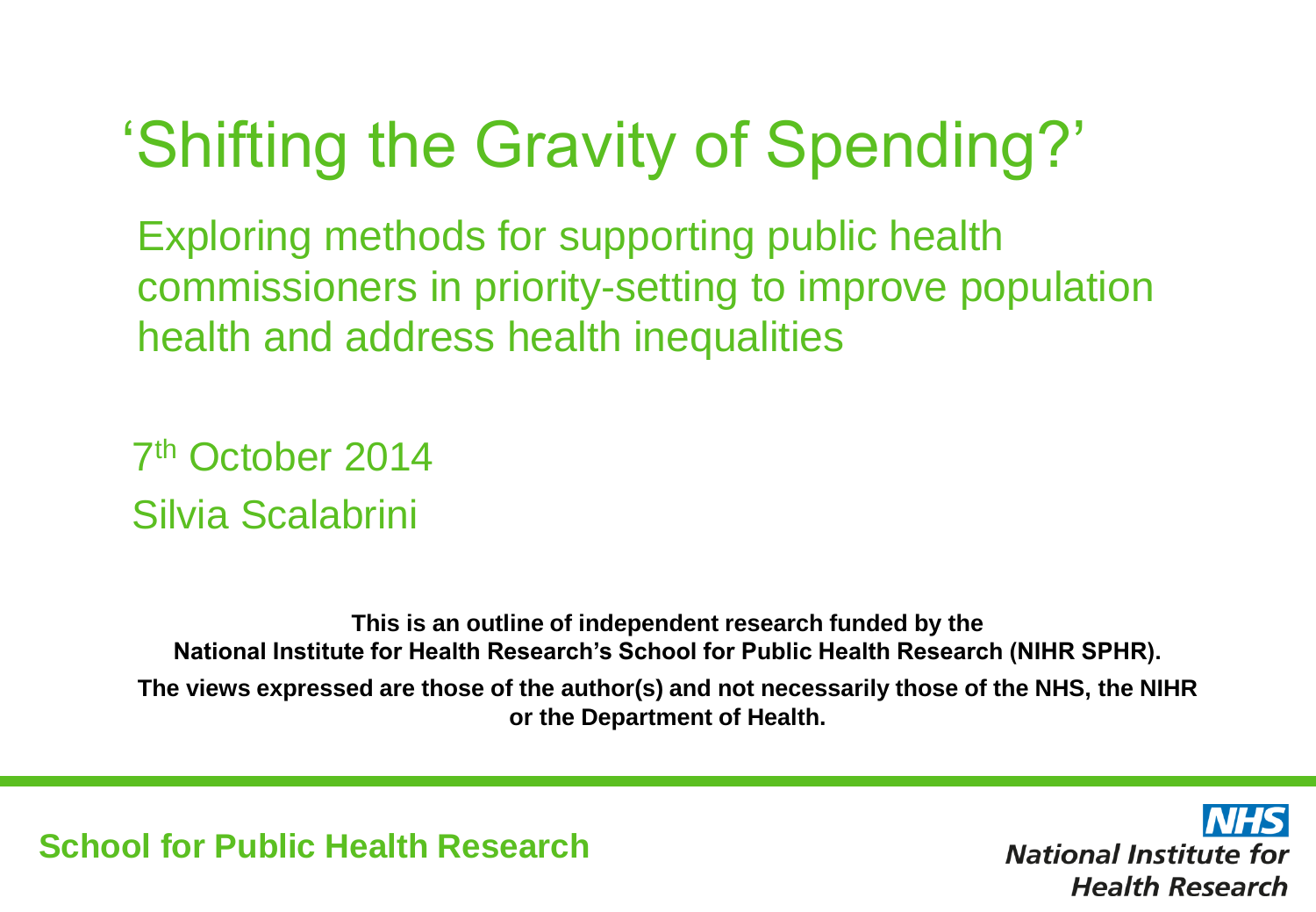#### **What am I going to talk about today?**

- Background
- The study
- Methods
- Setting the context
- Emerging qualitative findings
- Learning points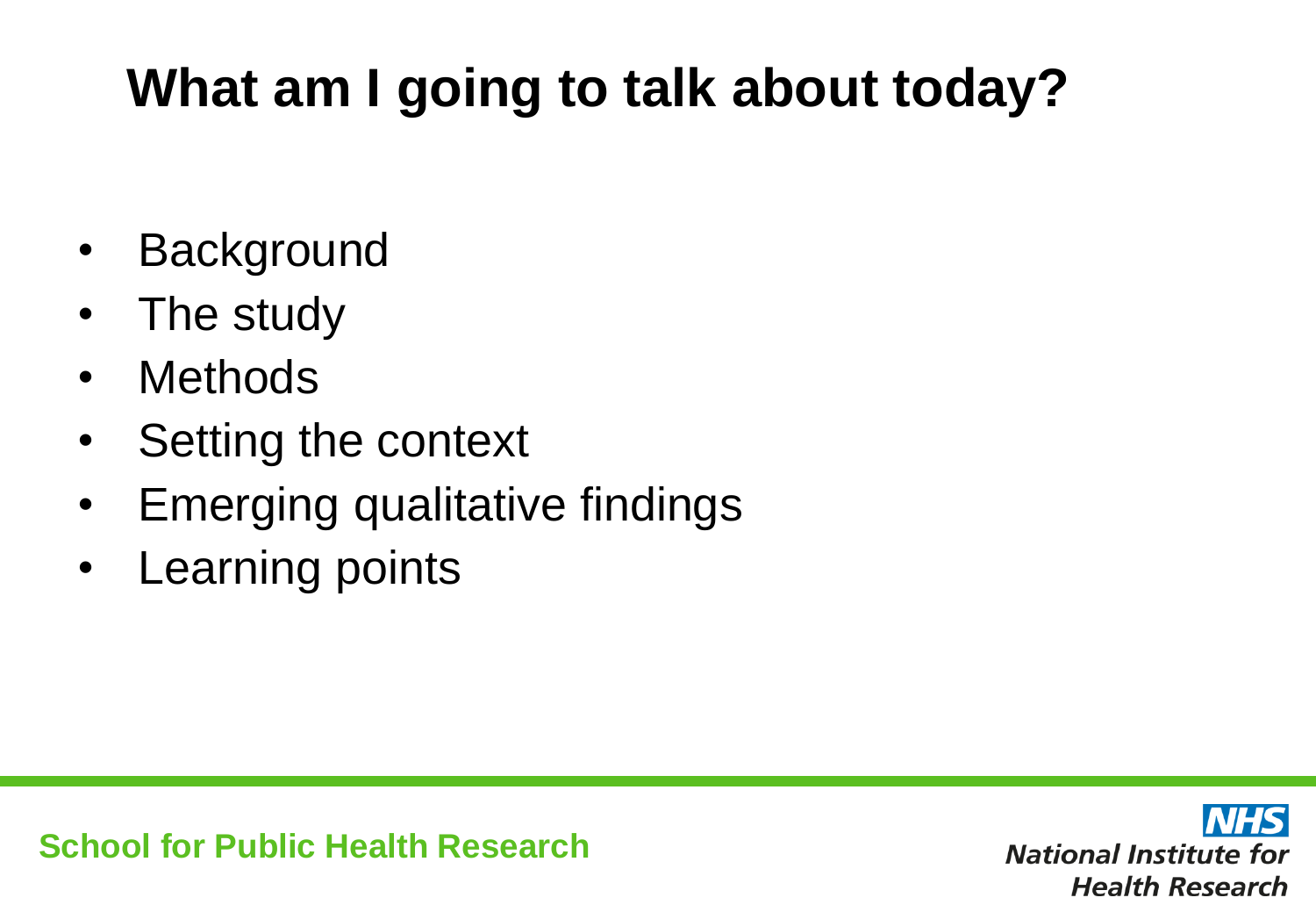# **Background**

- Return of public health commissioning to local authorities
- Priority setting will take place within new organisational and cultural settings
- Difficult decisions will need to be made about investment and disinvestment
- Increased urgency to demonstrate return on investment in relation to public health interventions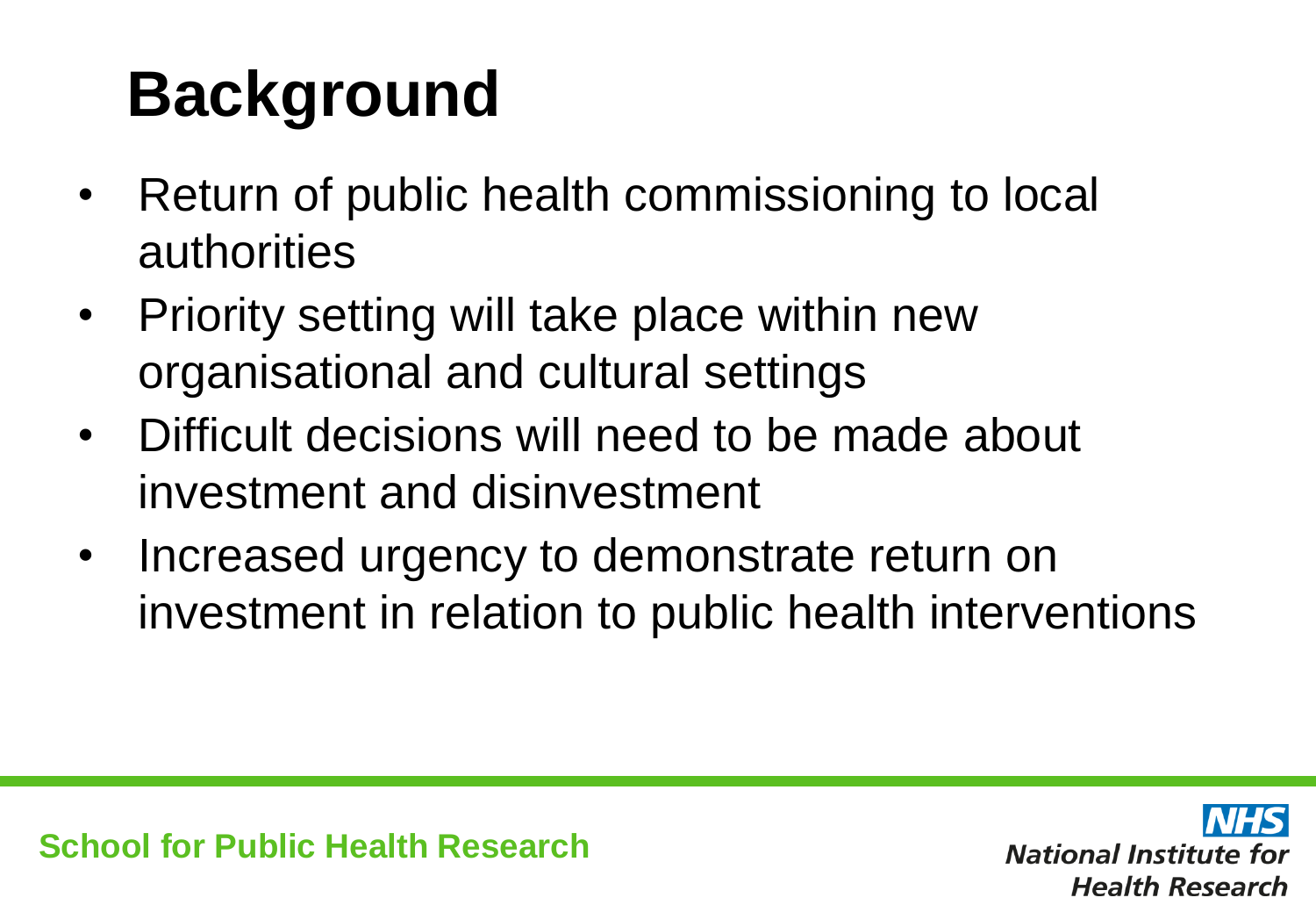#### **The study - Key objectives**

- Identify decision-making support methods appropriate for determining priorities in public health commissioning
- Identify which priority-setting methods local authority commissioners find useful
- Assess enablers and barriers to decision-making in relation to the use of priority-setting methods

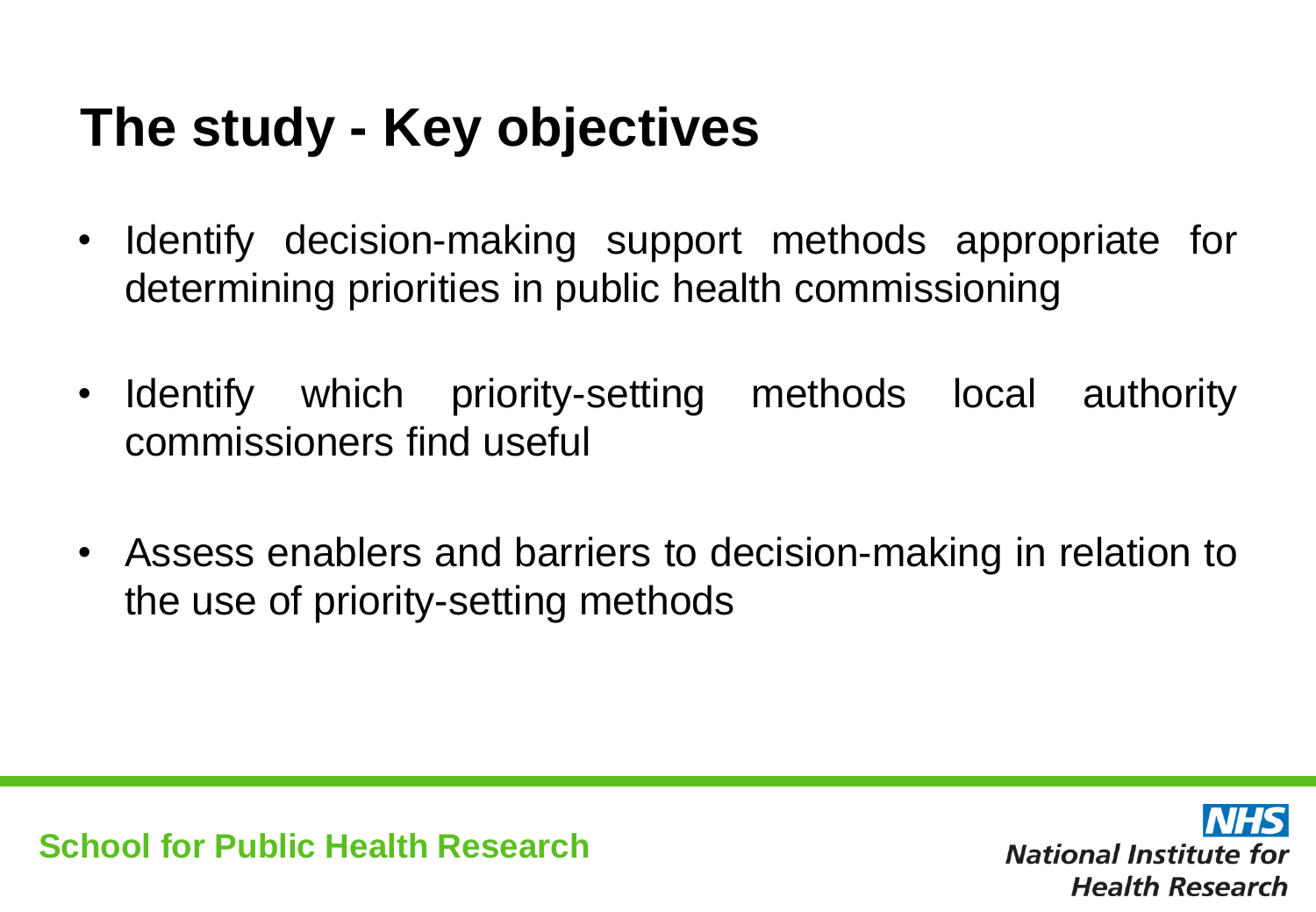#### **The study - Research questions**

- Which prioritisation tools do LA commissioners find useful for prioritising public health investment and why?
- What are the enablers and barriers for decision-making related to prioritising investment in public health?
- What difference does the use of specific decision-making support exert on spending within and across programmes with reference to improving health and addressing health inequalities?

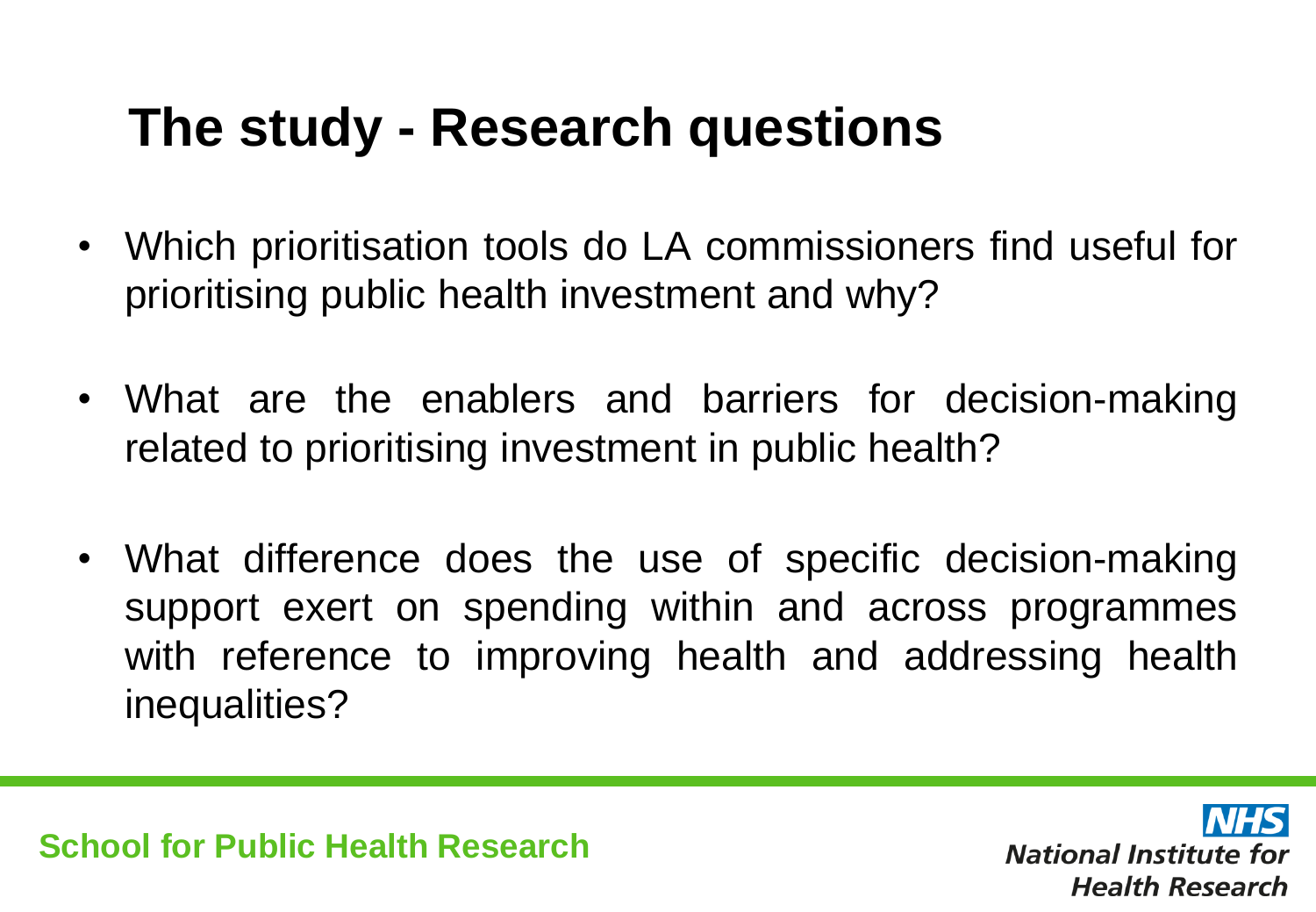## **The study**

- *Funding:* NIHR School for Public Health Research
- *Duration:* November 2012 August 2015
- Three case studies (three English local authorities)
- Online survey
- Support from External Advisory Group

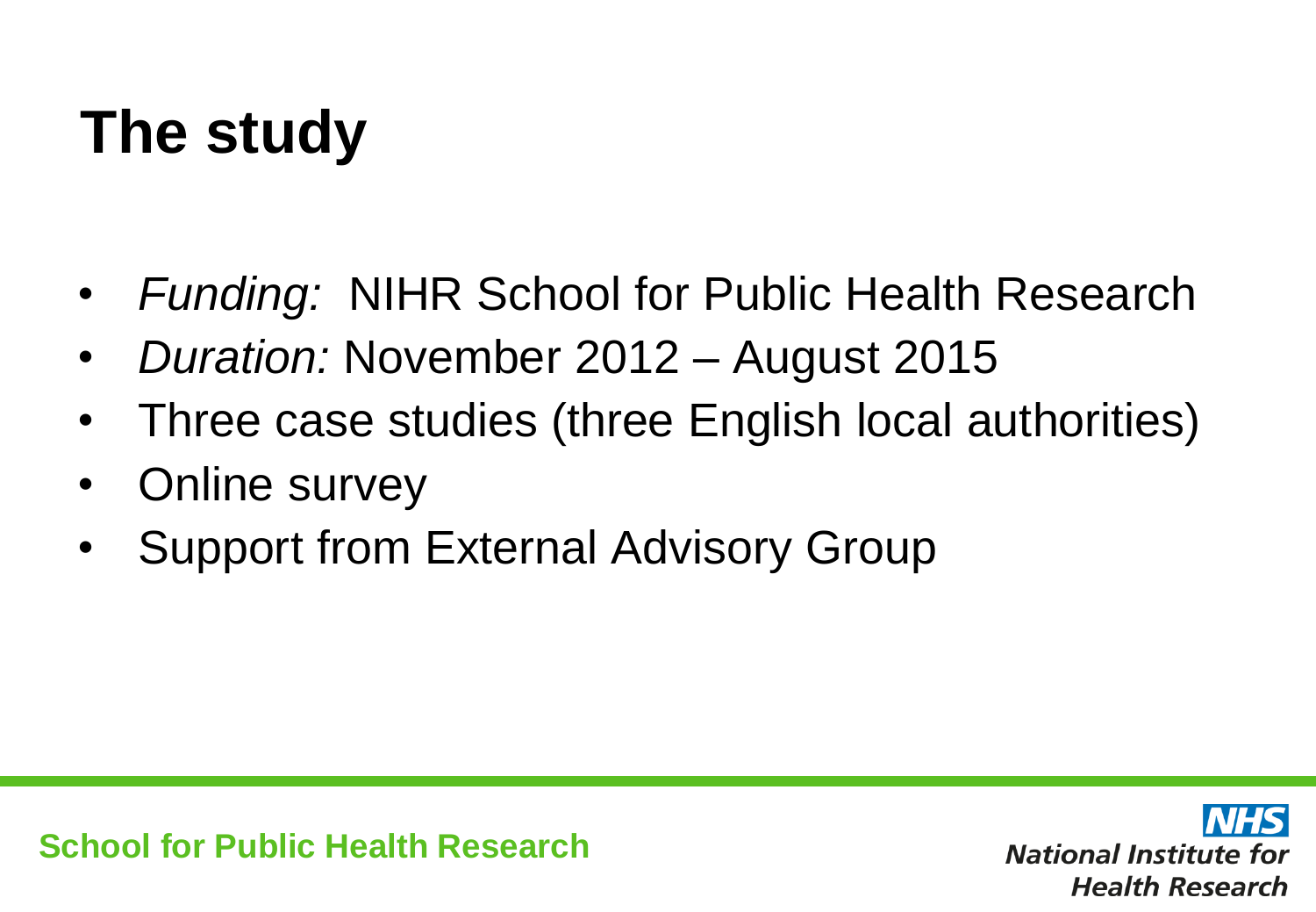## **Methods**

- 29 semi-structured interviews (July-August 2013)
- Three sessions of targeted health economics support for each case study site
- Second-phase interviews started in September 2014
- Online survey launched in September 2014
- Observation of key meetings

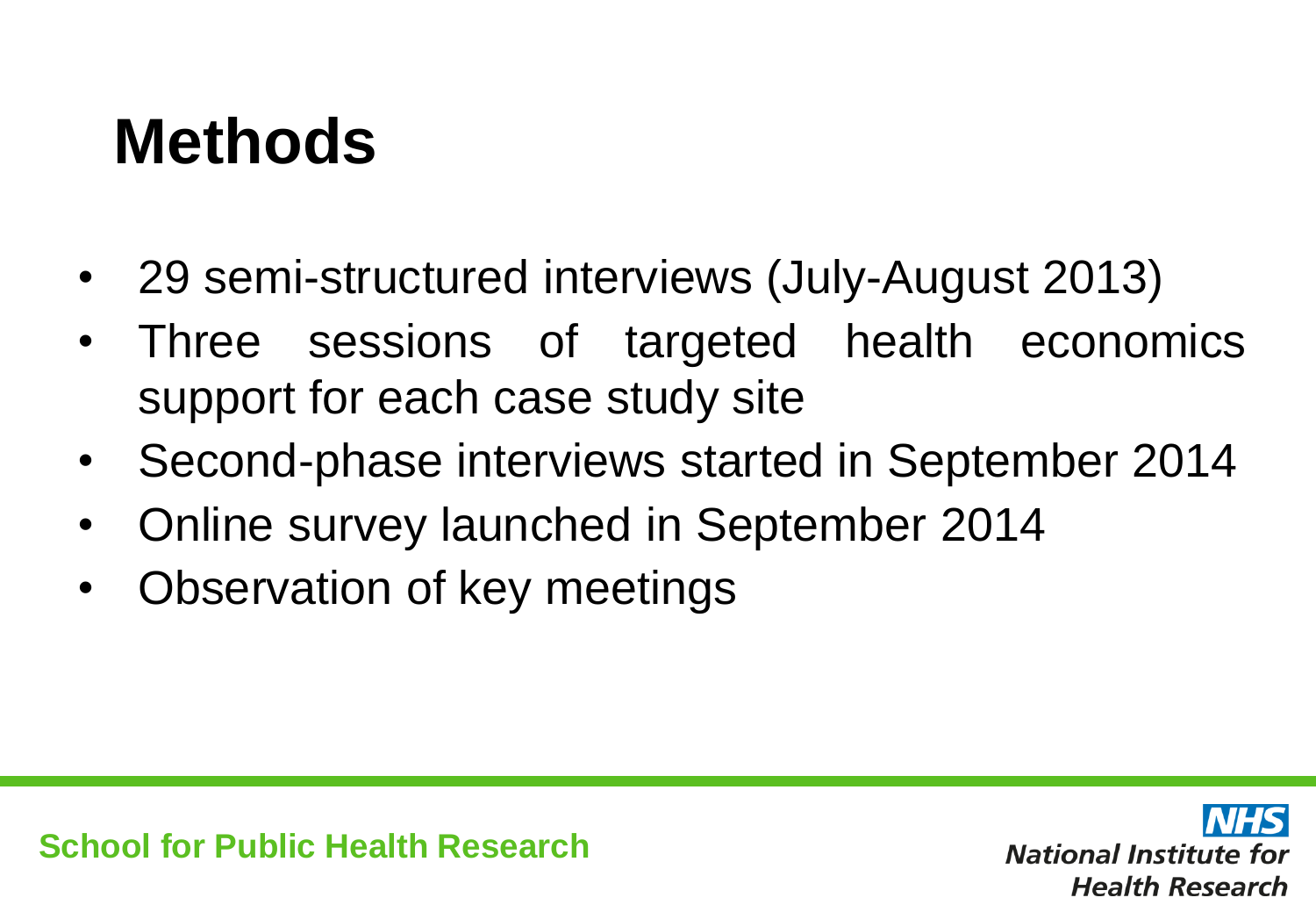# **Emerging qualitative findings**

- The relocation of public health responsibilities
- The organisational position of the public health teams
- Public health professionals' identities
- Conceptions of public health
- Views on prioritisation methods
- How was evidence understood?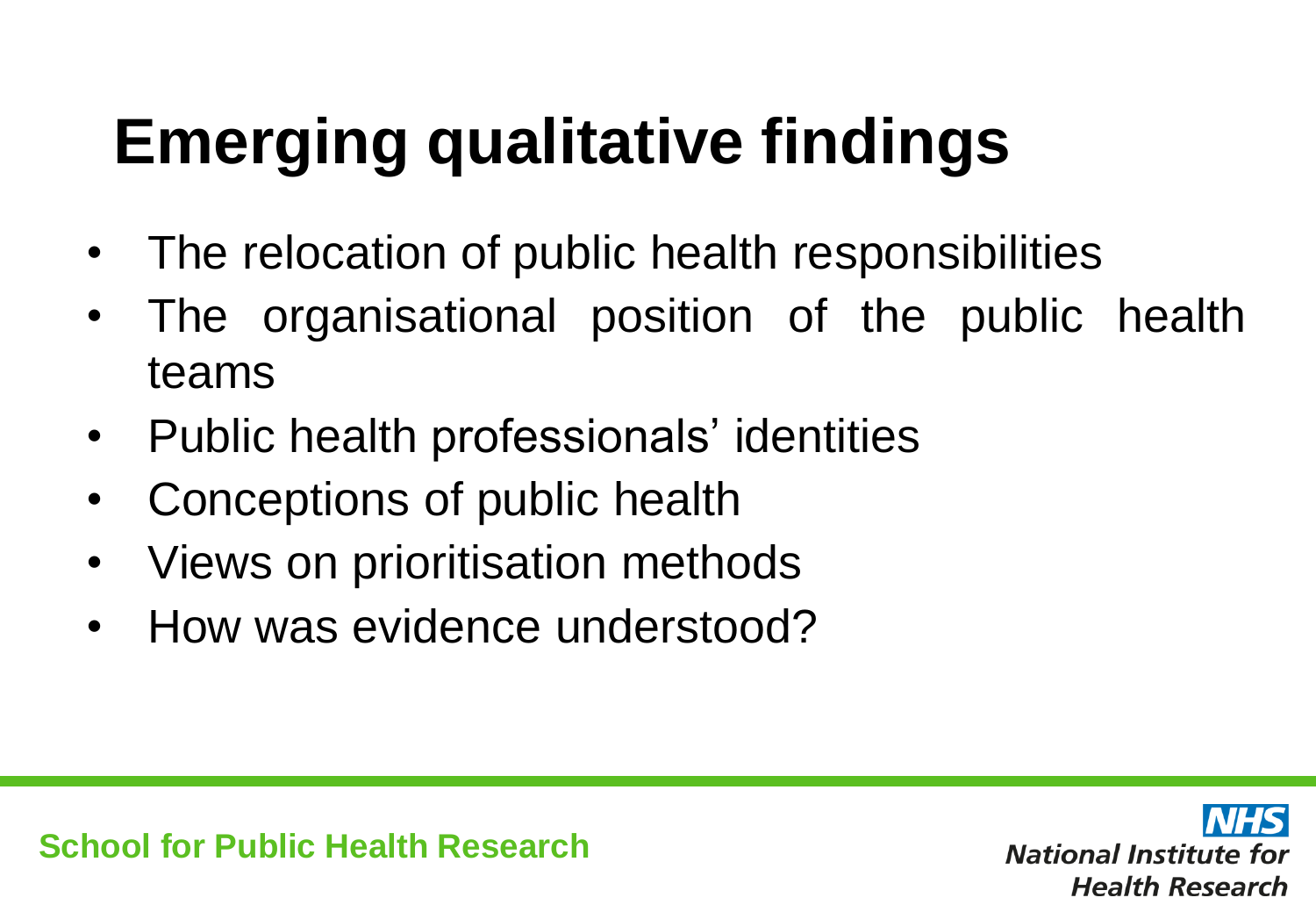#### **The relocation of public health responsibilities**

#### **Advantages**

- Local authorities are uniquely positioned to address and tackle public health issues
- Ability to capture local population's needs
- More effective communication and engagement with local communities

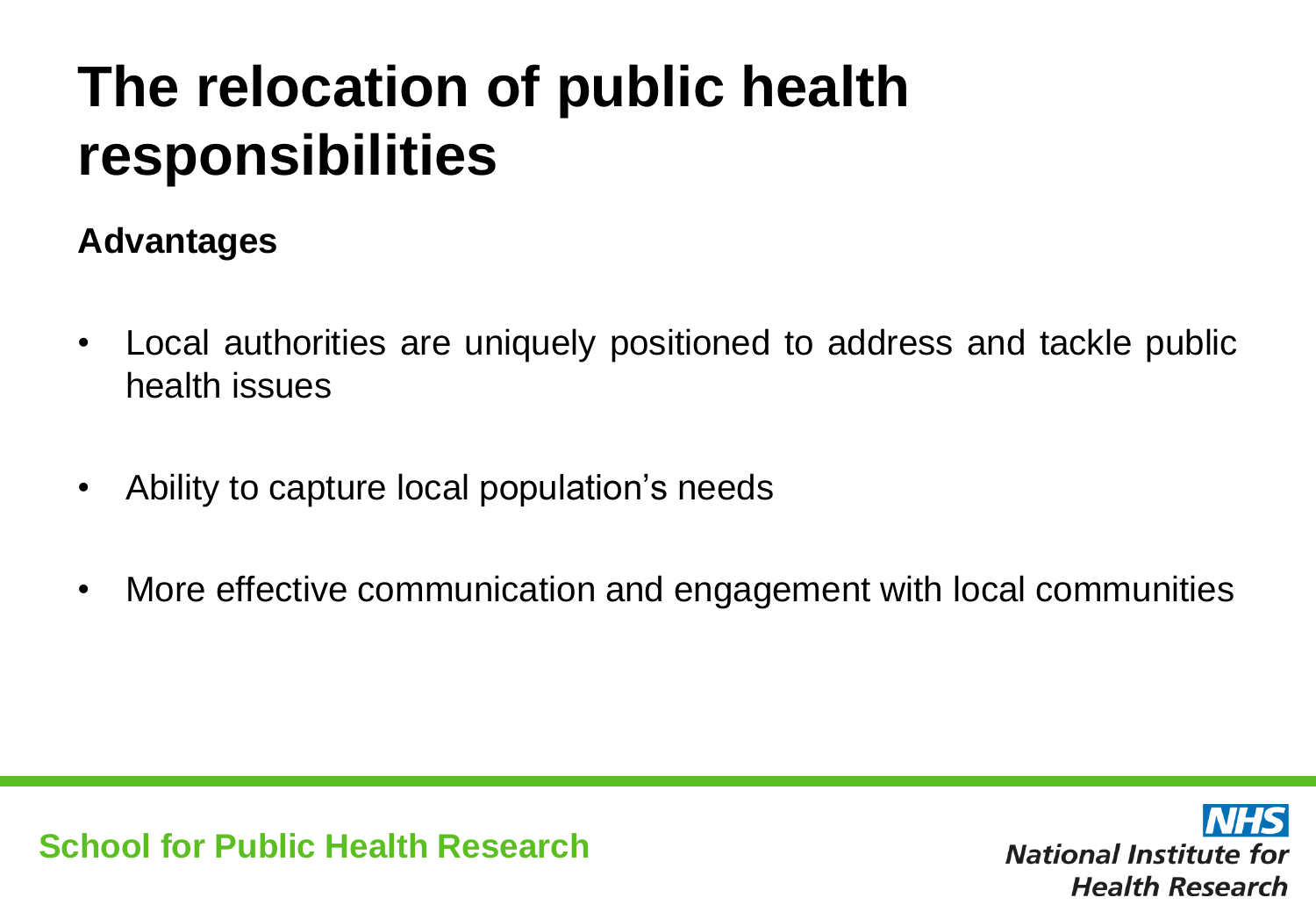#### **The relocation of public health responsibilities**

#### **Disadvantages**

- Possible disconnection between public health and clinical medicine/primary care
- Public health might lose visibility in a local government environment
- Public health professionals leaving local authorities
- Unpredictability of the effects of austerity

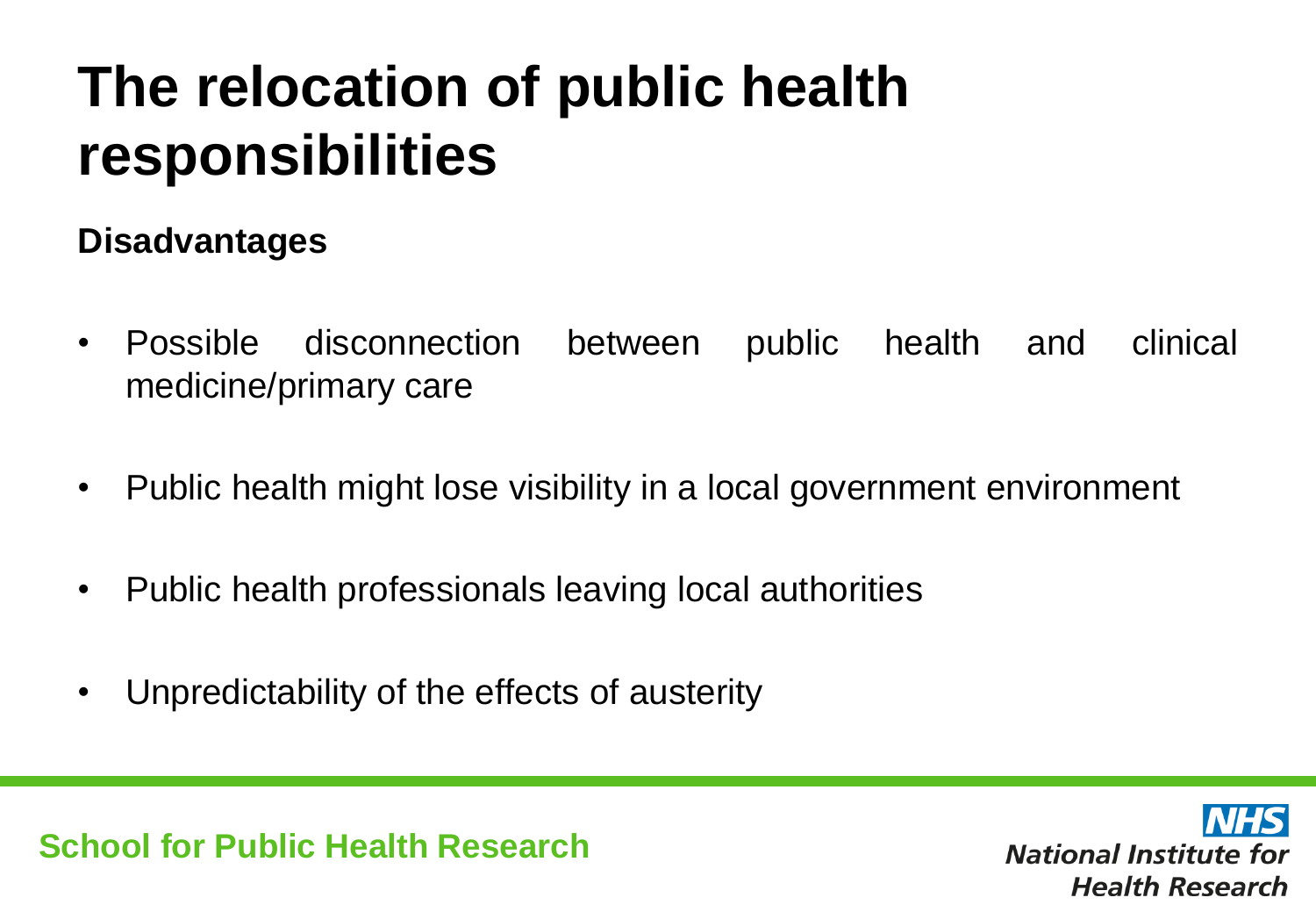#### **The organisational position of the public health team**

**Site A:** professionals were distributed across the local authority

**Site B:** centralised team with a public health consultant aligned to each of the local CCGs

**Site C:** centralised team with limited capacity

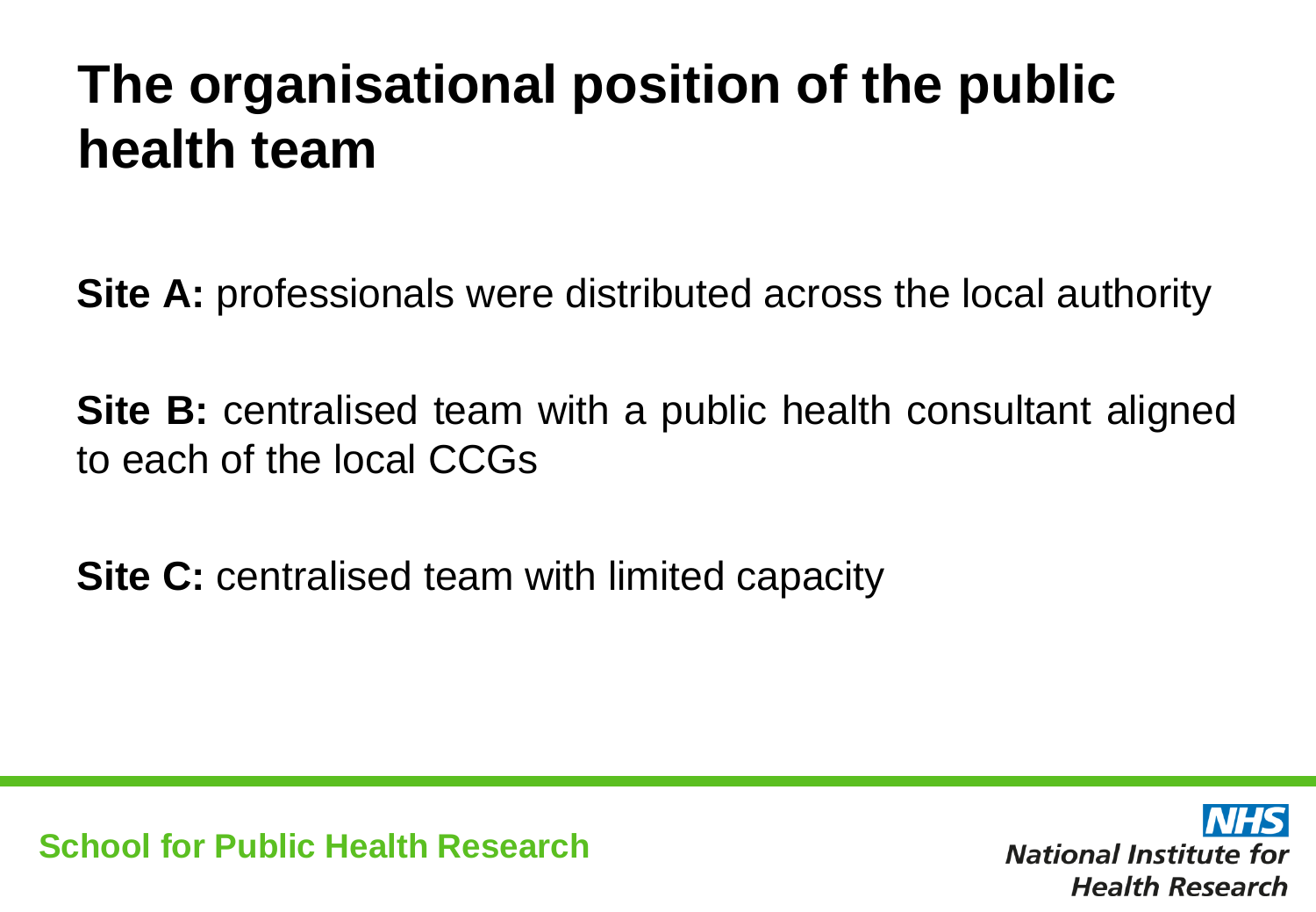#### **The organisational position of the public health team**

*I can tell that the organisation is not taking public health into its system, or at least it's not doing it systemically. And I think in part because it hasn't got anything, public health hasn't got anything to offer because it's such a tiny resource, one of inexperience, not working coherently, this sounds awful* (PH Business Manager)

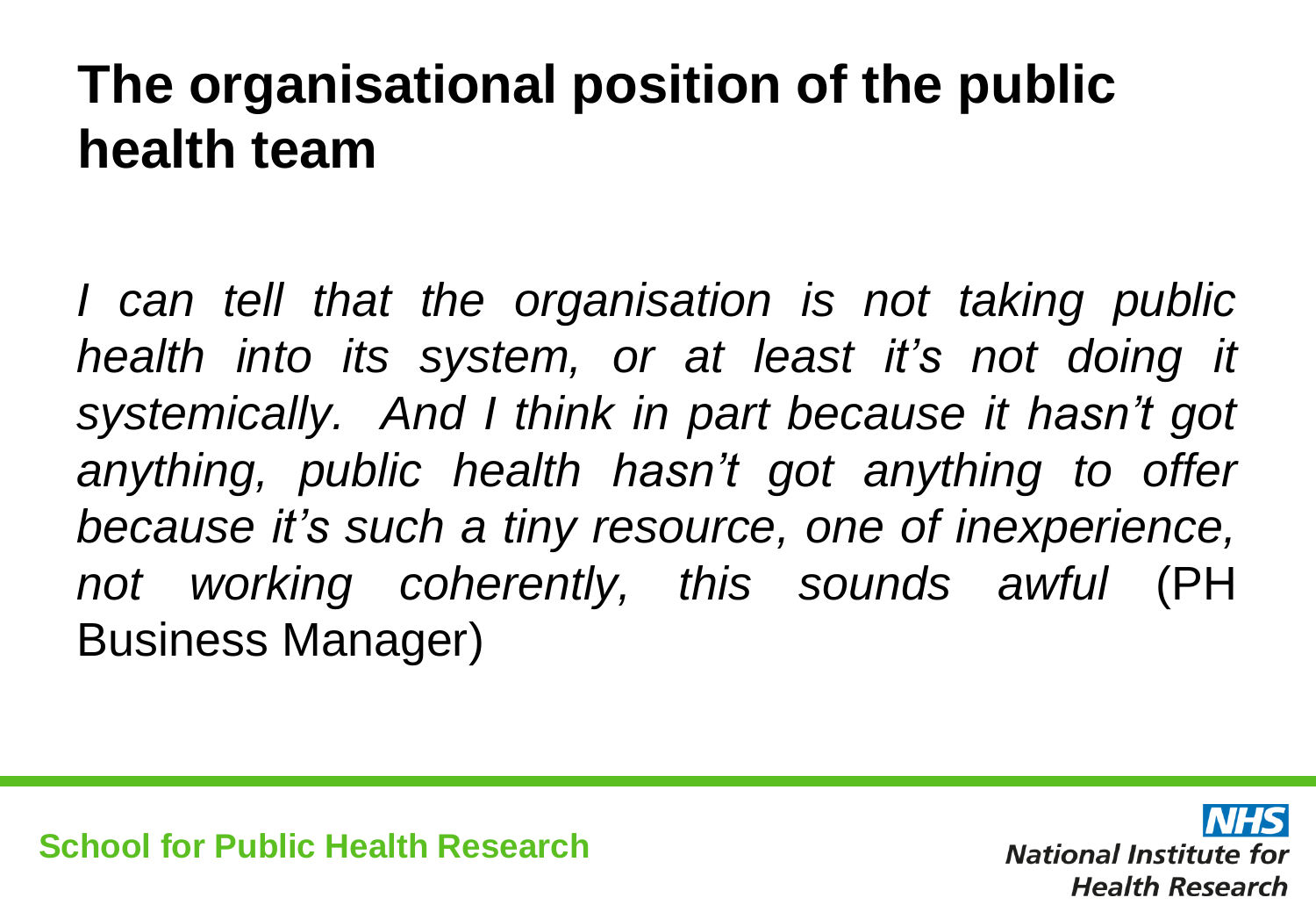#### **Public health professionals' identities**

PH professionals faced a number of challenges when transitioning from the NHS to the local authority

- Non-clinical environments of local governments
- Professional development
- Retaining relationships with colleagues
- Political environments with different working practices/expectations/set of skills required

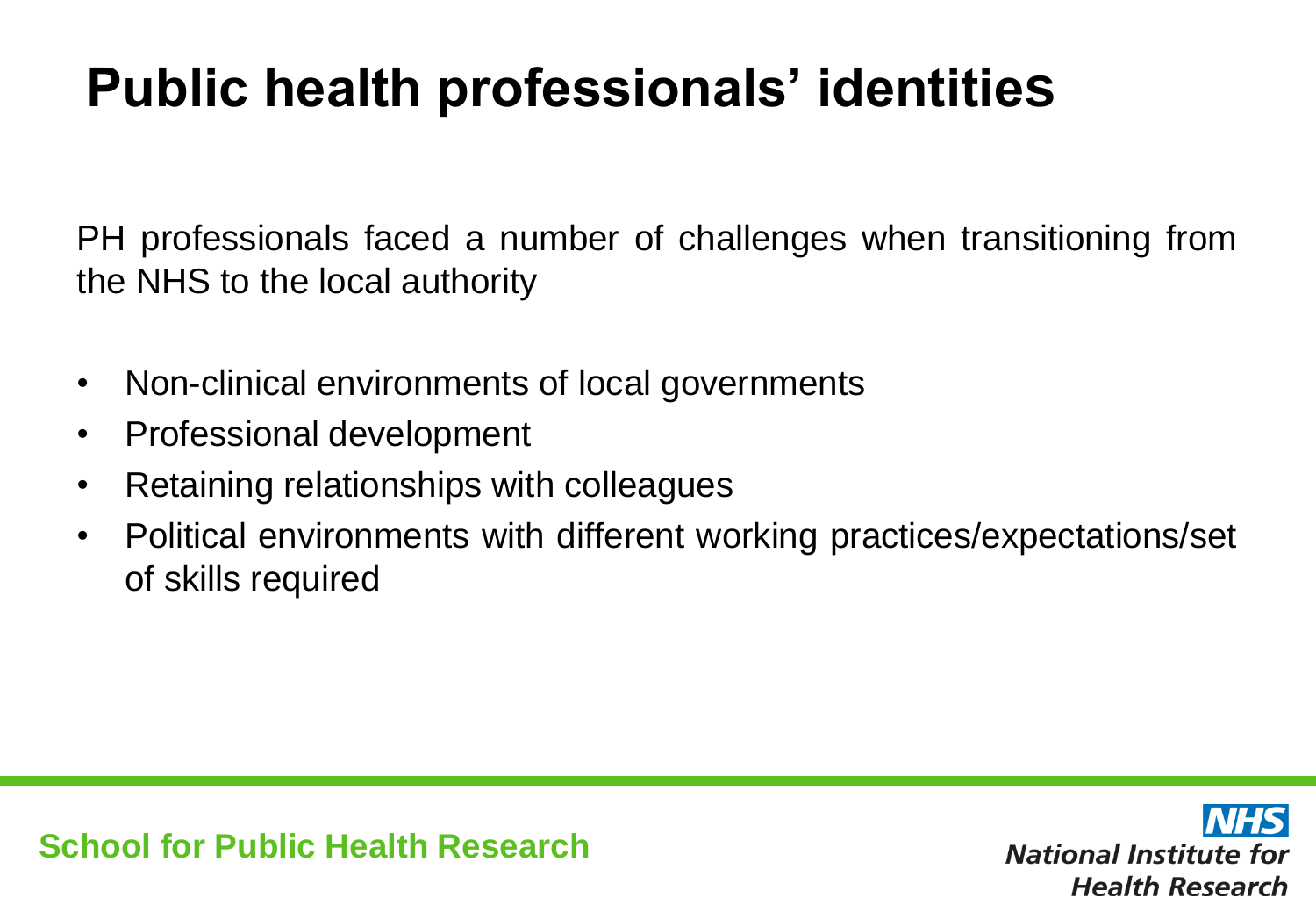#### **Public health professionals' identities**

*There's a culture here of people at senior level writing papers and public speaking in meetings, and I think the public health team have to get up to speed with that. They weren't writing a lot of papers before and they weren't all doing a lot of public speaking. Although public health is a profession that really operates on its communication skills, we definitely need to increase on those skills* (DPH)

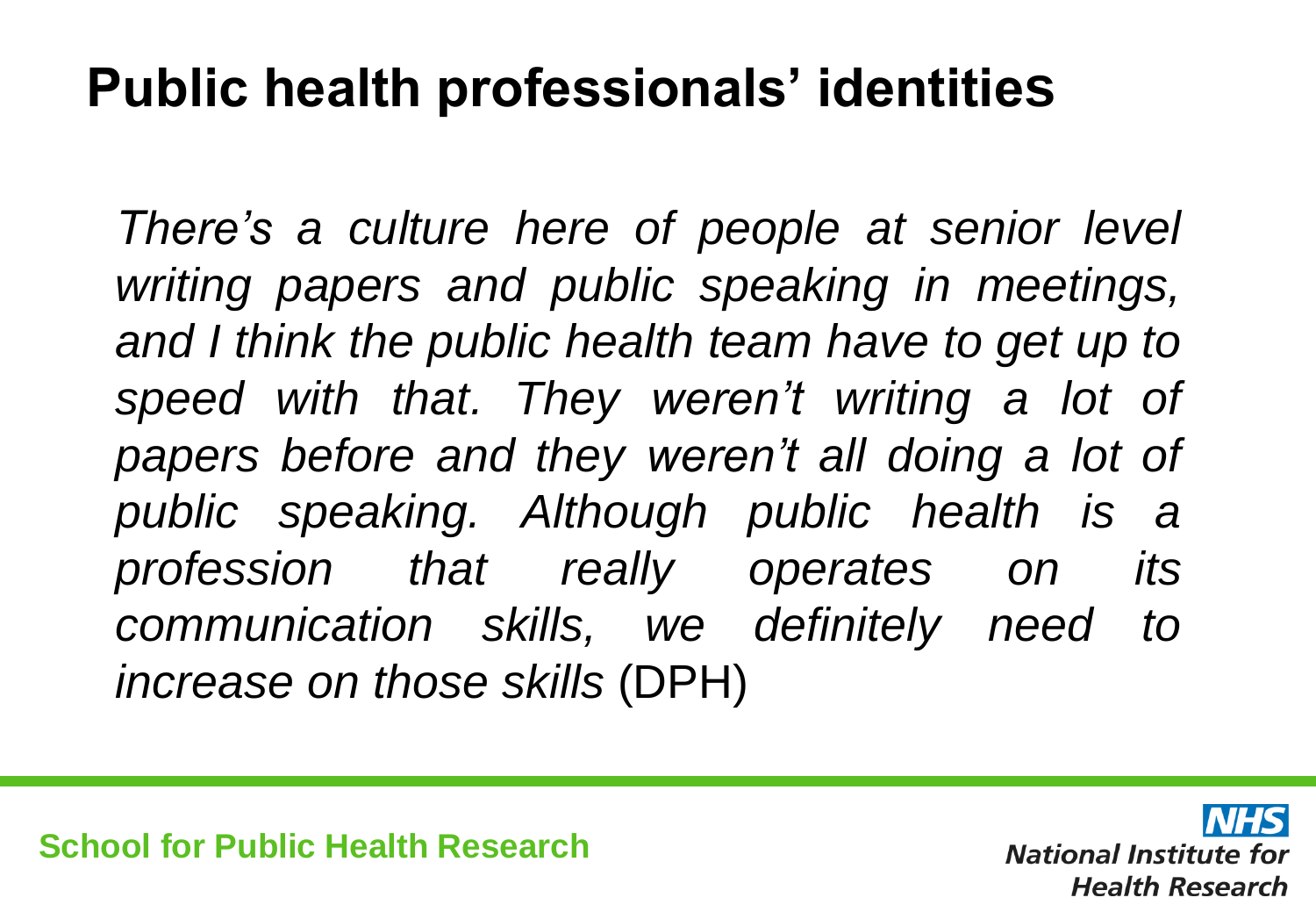#### **Public health professionals' identities – what is the added value of PH consultants?**

*I struggle to see the difference between a lot of those [public health] skills and the kind of science engineering skills base that the medical science/bioscience. The basic skill set you'd expect from a really good science graduate, research, understanding research, understanding confident intervals, all of those things, well yeah, but what's so different? I don't fully get. And so I think there was almost an assumption that if we say 'I'm a public health specialist', everyone would go 'Oh right okay, well then I'll listen to what you've got to say', whereas that's not how it's played in through the Council, so that's been quite interesting […] How is it different to our analysis of the evidence anyway, what extra is it going to give us? Are we suddenly going to have a light bulb moment on a new way of doing a service because we have had public health involved in the service design?* (Director of Commissioning)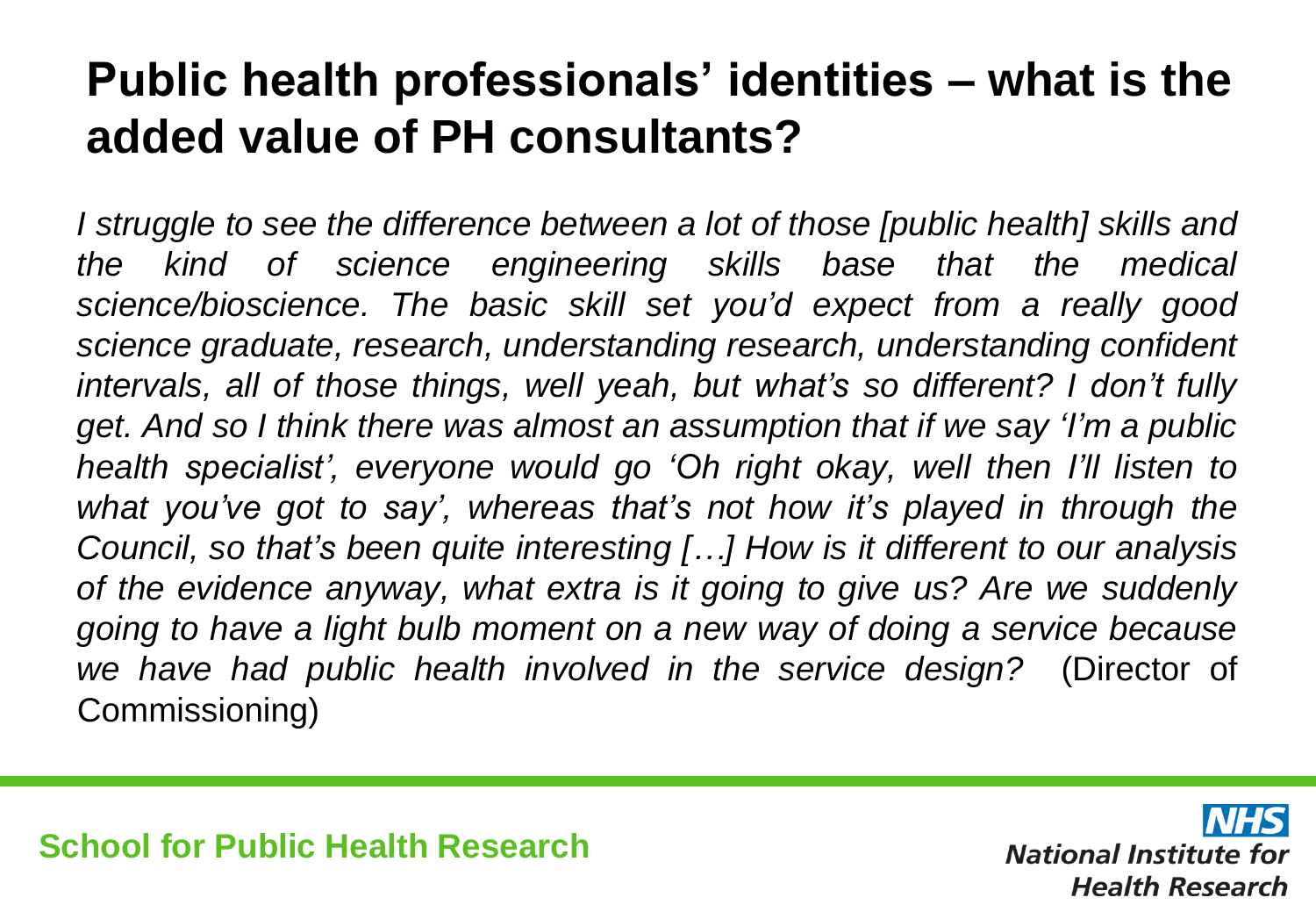#### **Public health professionals' identities**

*From the NHS's perspective, it's very clear that we have far too many people in hospital for too long, which is to their detriment and certainly costs a lot of money. So from the NHS's perspective we need to get these people out into the community and support in the community which usually implies support from Social Care, from Social Services. From the council's perspective of course they're just facing massive budget cuts and so they're being told you've got to spend more on this, you've got to take on more patients, at a time when actually that money they've got to play with is going down and down (*DPH)

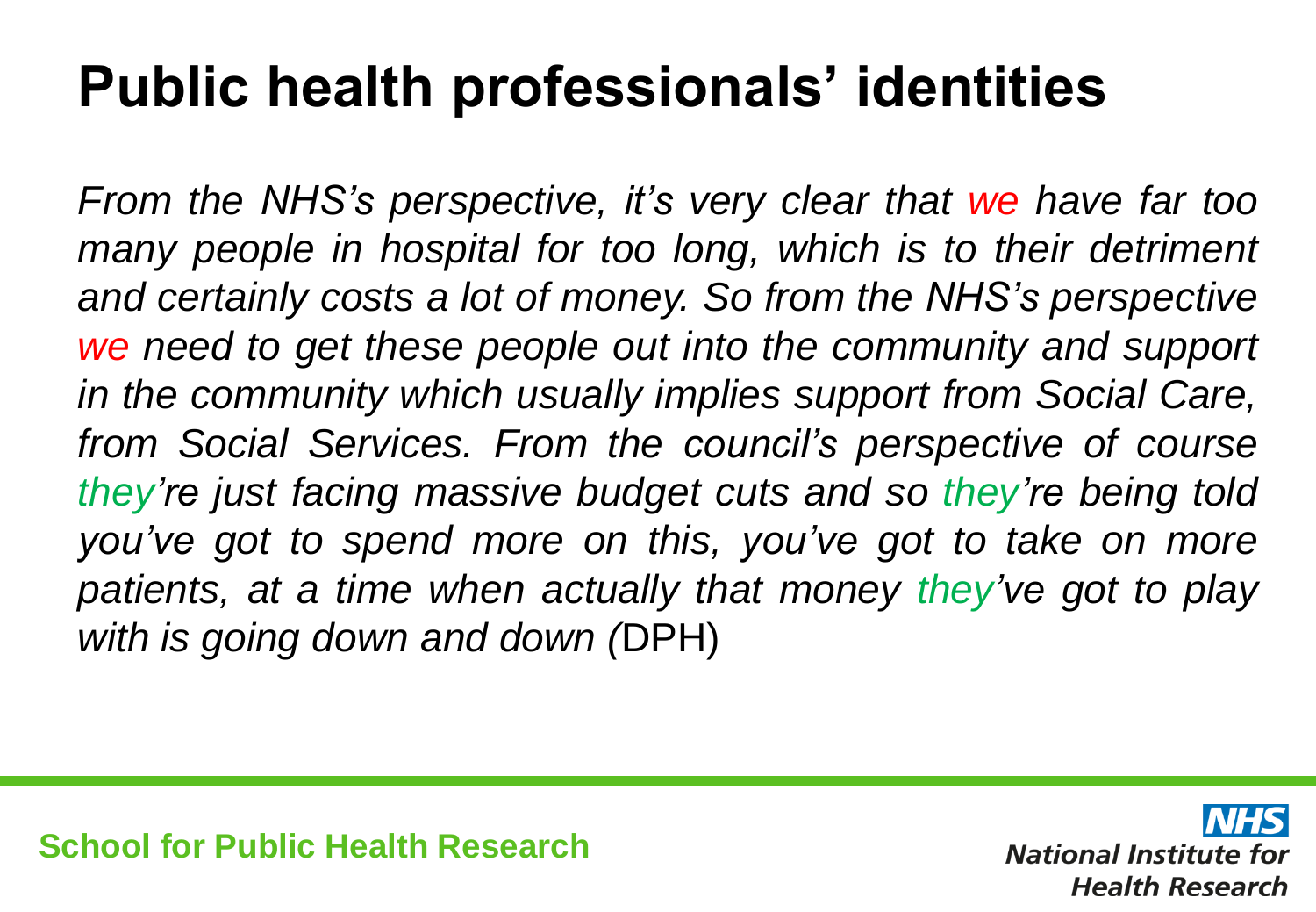## **Understandings of public health**

- Pragmatic understandings of public health
- Influence of severe financial constraints
- Definitional uncertainties in categorising interventions clinical or nonclinical?

*There is always a public health outcome that can be aligned to anything you spend* (PH Business Manager)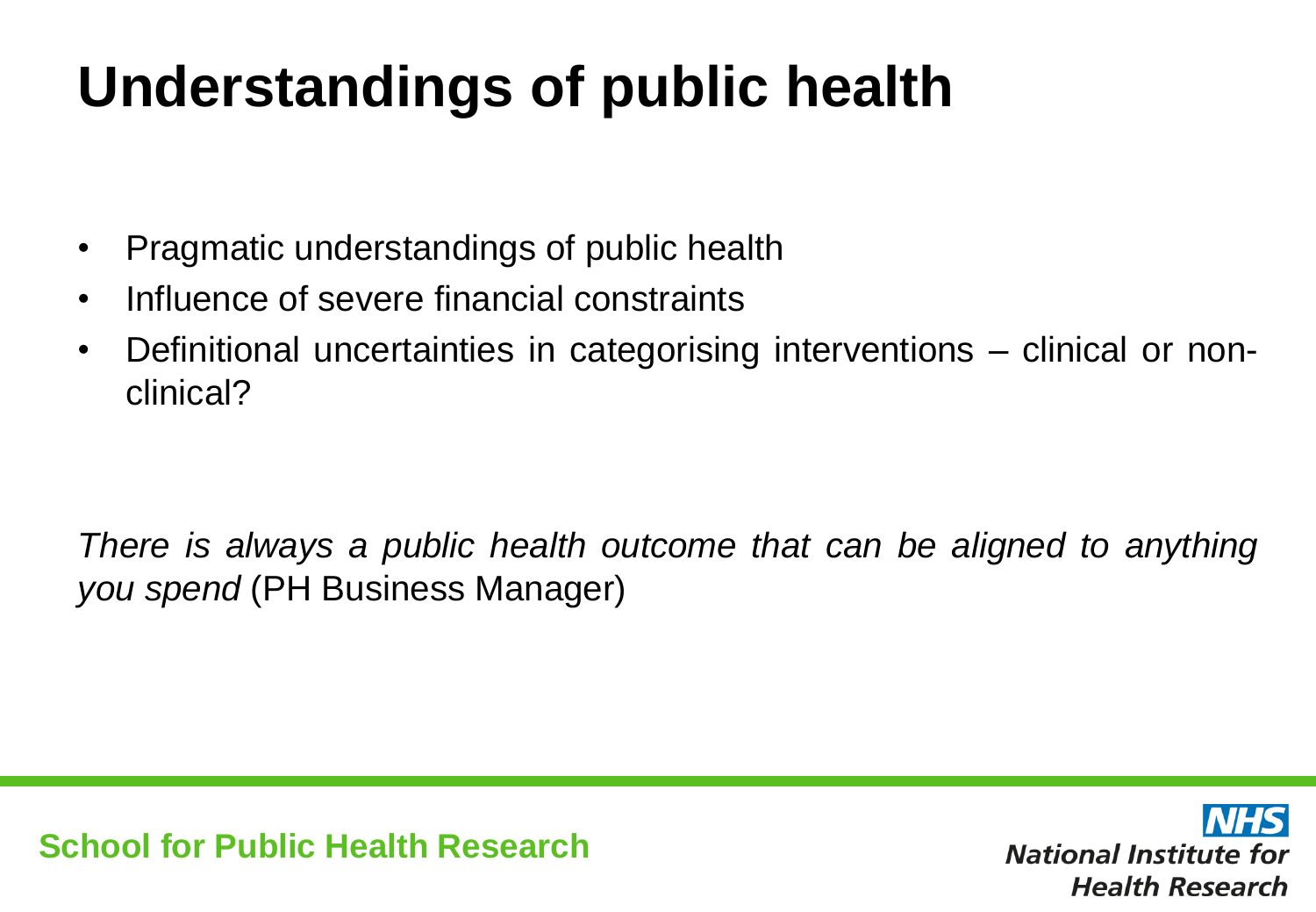## **Understandings of public health**

*It's not like no one can touch it [the budget] at all, but again we've got a new administration in, as you know are Labour now, elected mayor and a Cabinet who are very, very keen on public health, and I think working closely with them and listening to them they certainly would be keeping a very close eye on the public health funding and when they were in opposition they were concerned about the fact that we had to give money up into the rest of the Council and things like that (DPH)*

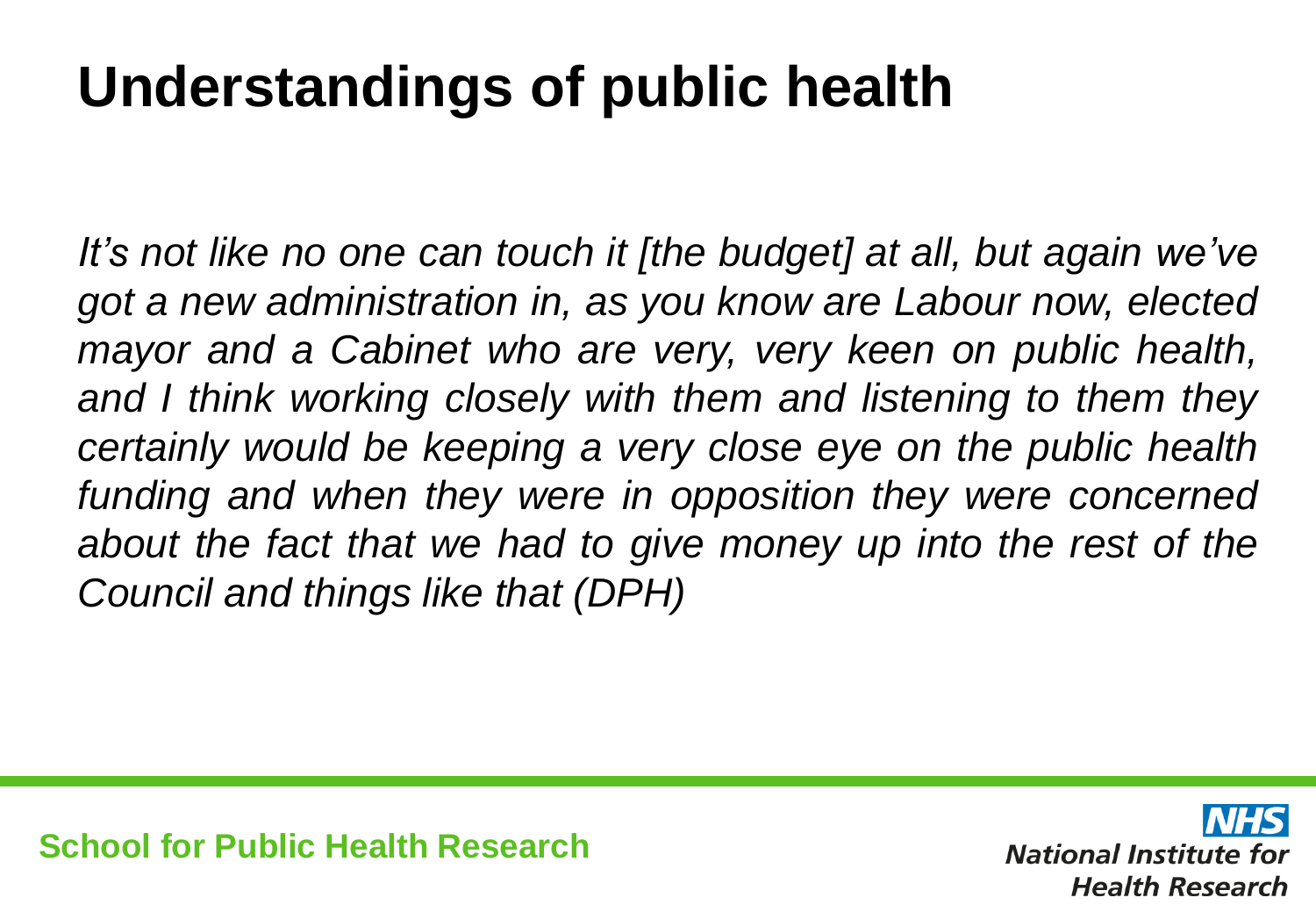## **Understandings of public health**

*We had conversations about the weight management programme for people who are overweight and obese in the city, which is something that we currently commission. But elected members say that it looks like clinical intervention for people that have already got problems and actually what you ought to be doing is spending more money on food work to help people eat more healthily and physical activity and so on, which is a completely understandable philosophy* (DPH)

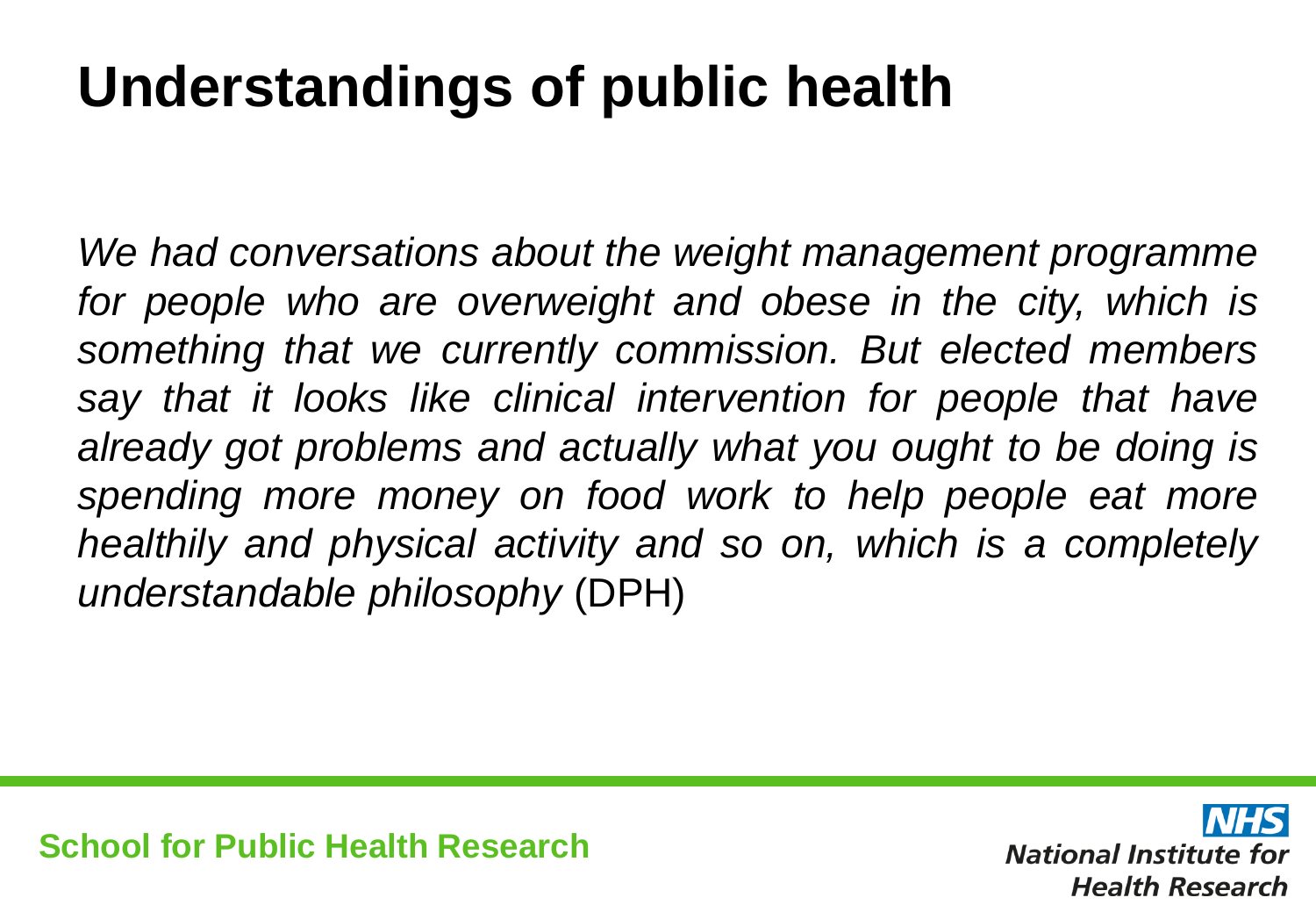Decision-support methods included

- Use of public health evidence base
- Methods for economic evaluation
- Option appraisal
- Return on investment
- Portsmouth scorecard
- Programme Budget Marginal Analysis (PBMA)
- Socio-Technical Allocation of Resources (STAR)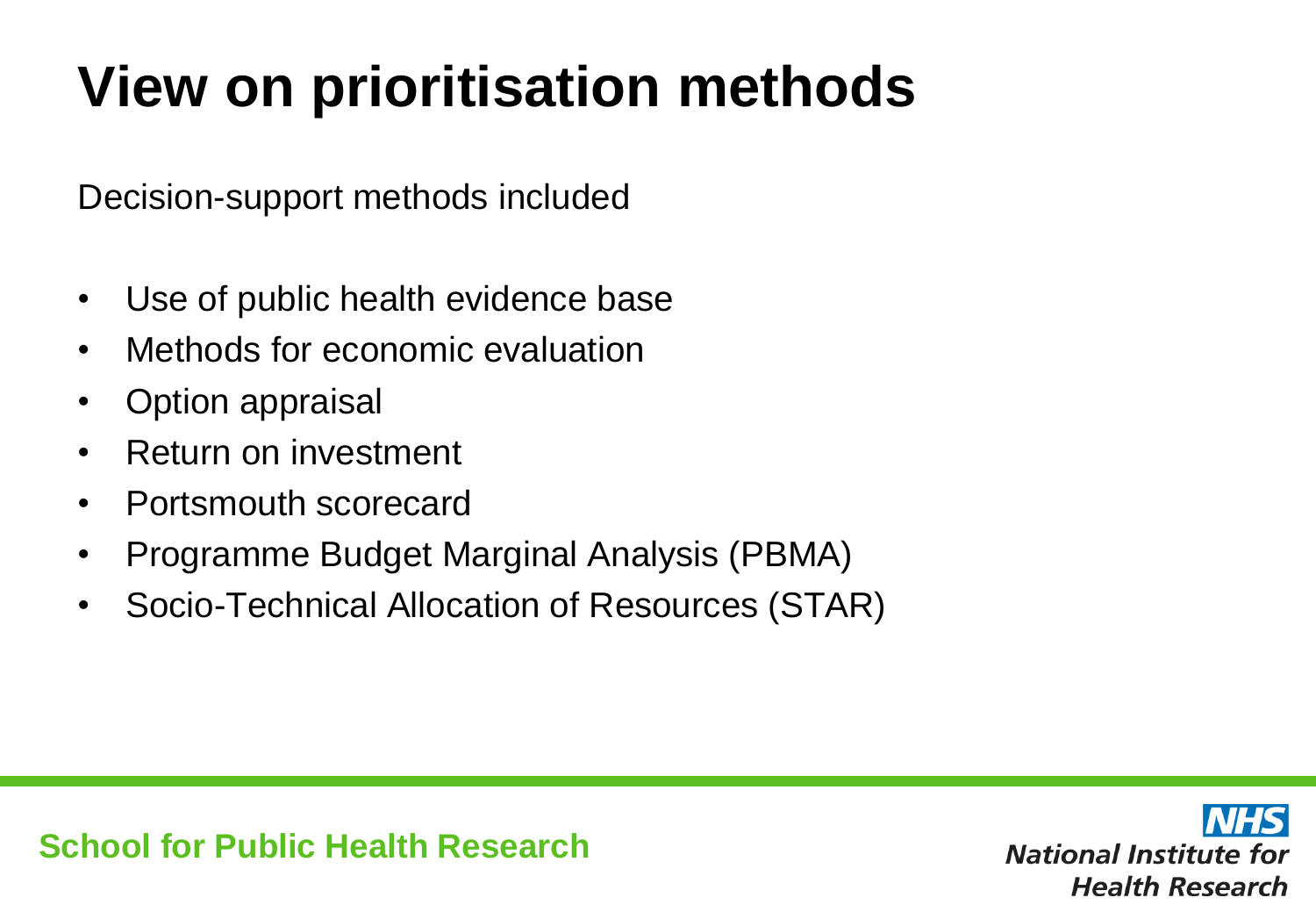- Varying degrees of familiarity with the tools
- Elected members are the least knowledgeable about these methods
- Cynicism across participants about the impact of prioritisation methods on decision-making processes
- Many respondents expressed an interest in learning about these tools

**School for Public Health Research**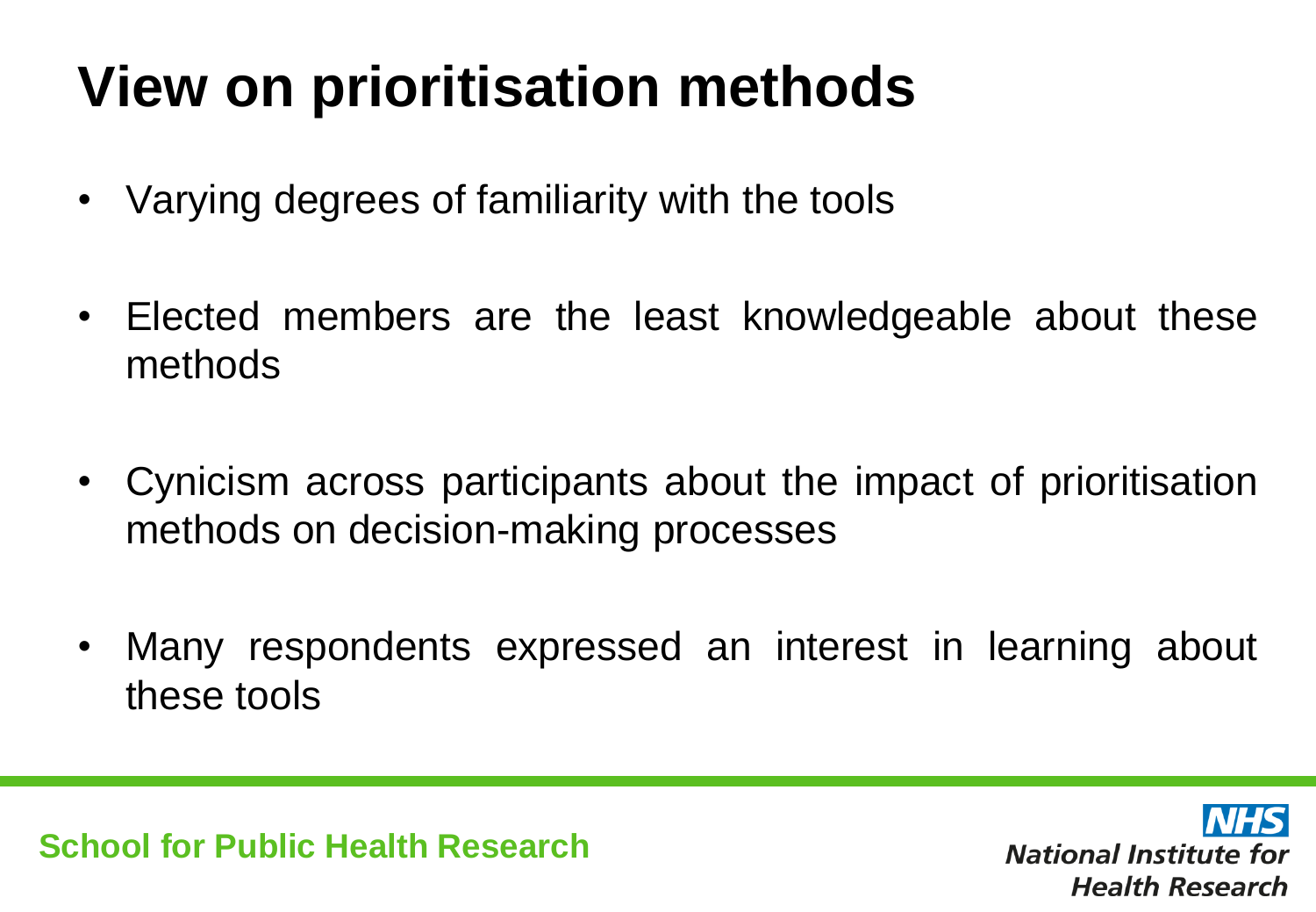*Well, to be honest, what we constantly end up doing is balancing the political environment, the legislative environment, the policy environment and the financial environment in terms of evaluating the right way of designing or specifying or letting a service or a contract* (Director of Commissioning)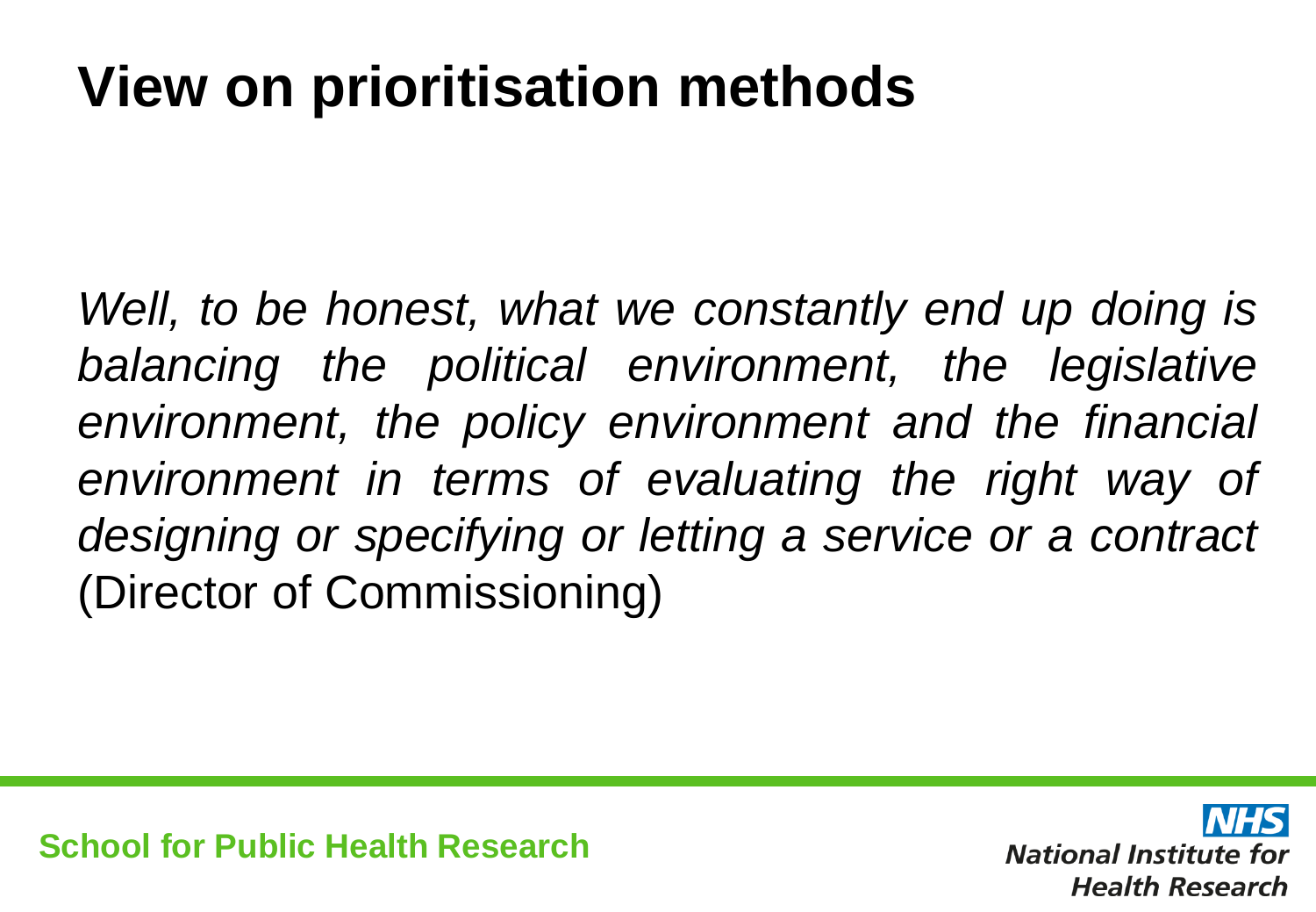*When we came into power a couple of years ago, we did a new corporate plan for the council. And the first thing we put in the corporate plan were our values, and it's the first time a corporate plan has contained the values of the organisation, because I want to be a values-led organisation. Because fairness fundamentally is one of the…our interpretation of fairness is reducing inequalities, whether it's health, income, education, all those. So it has to be there. And then what happened with the corporate plan, it was based on the outcomes that we wanted to achieve as an administration* (Leader of the Council)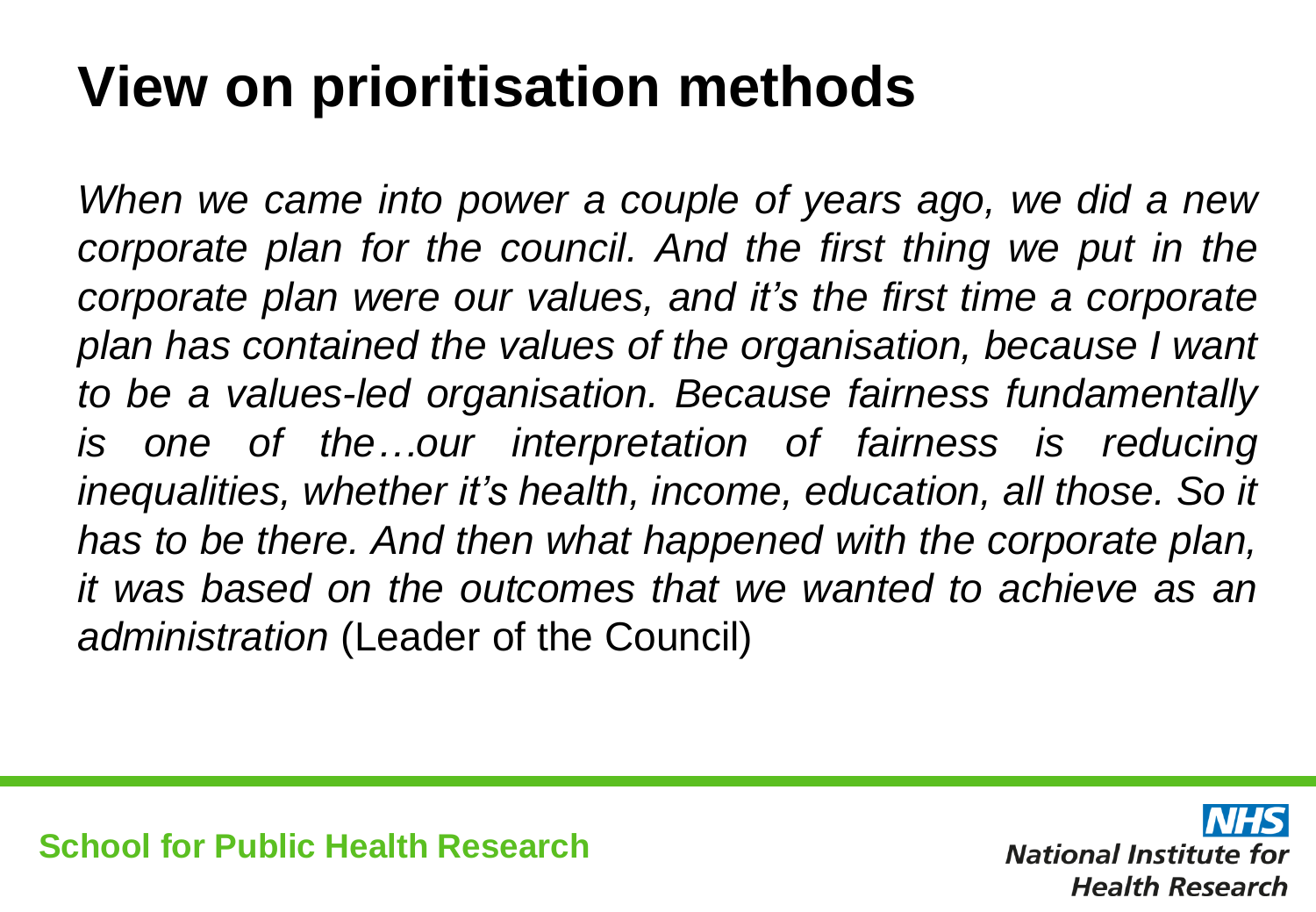*I think local authorities are different from many public institutions, because we are autonomous, we are legally accountable to the people of Blue City, but we're not part of a government departmental structure or NHS structure, whatever it might be* (Chief Executive of the Council)

*So you could do the evidence base that shows that there's no evidence for doing a particular intervention, and yet politicians want to do it* (Director of Public Health Improvement)

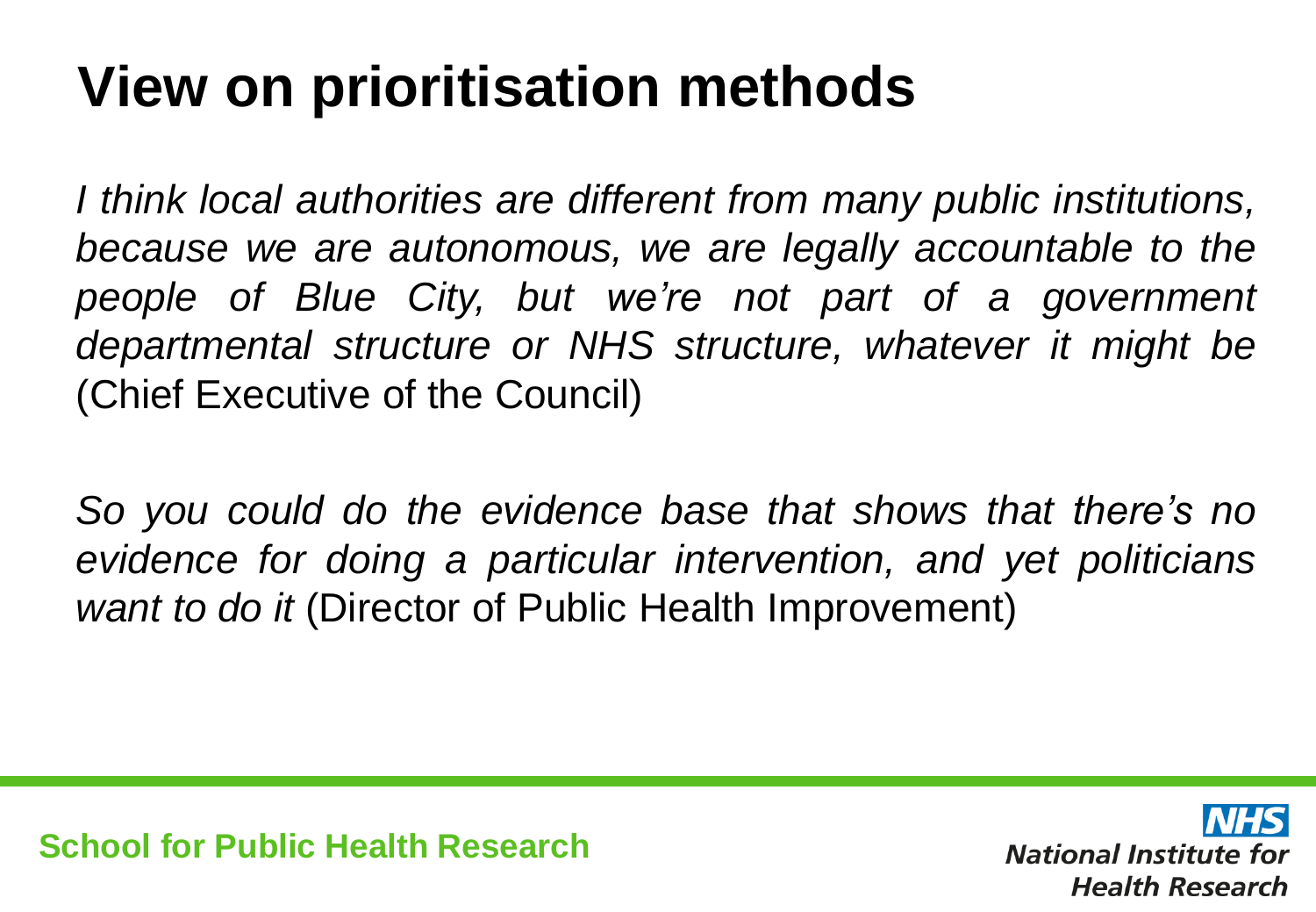## **View on prioritisation methods – enablers and barriers**

- Importance of engaging in discussions about local needs and context, financial resources, values, evidence, political orientation
- Political values shape decisions on investment and disinvestment
- Concerns about adequacy of evidence an evidence-based approach is not the key driver in local authorities
- Time constraints
- Participants' knowledge and skills base

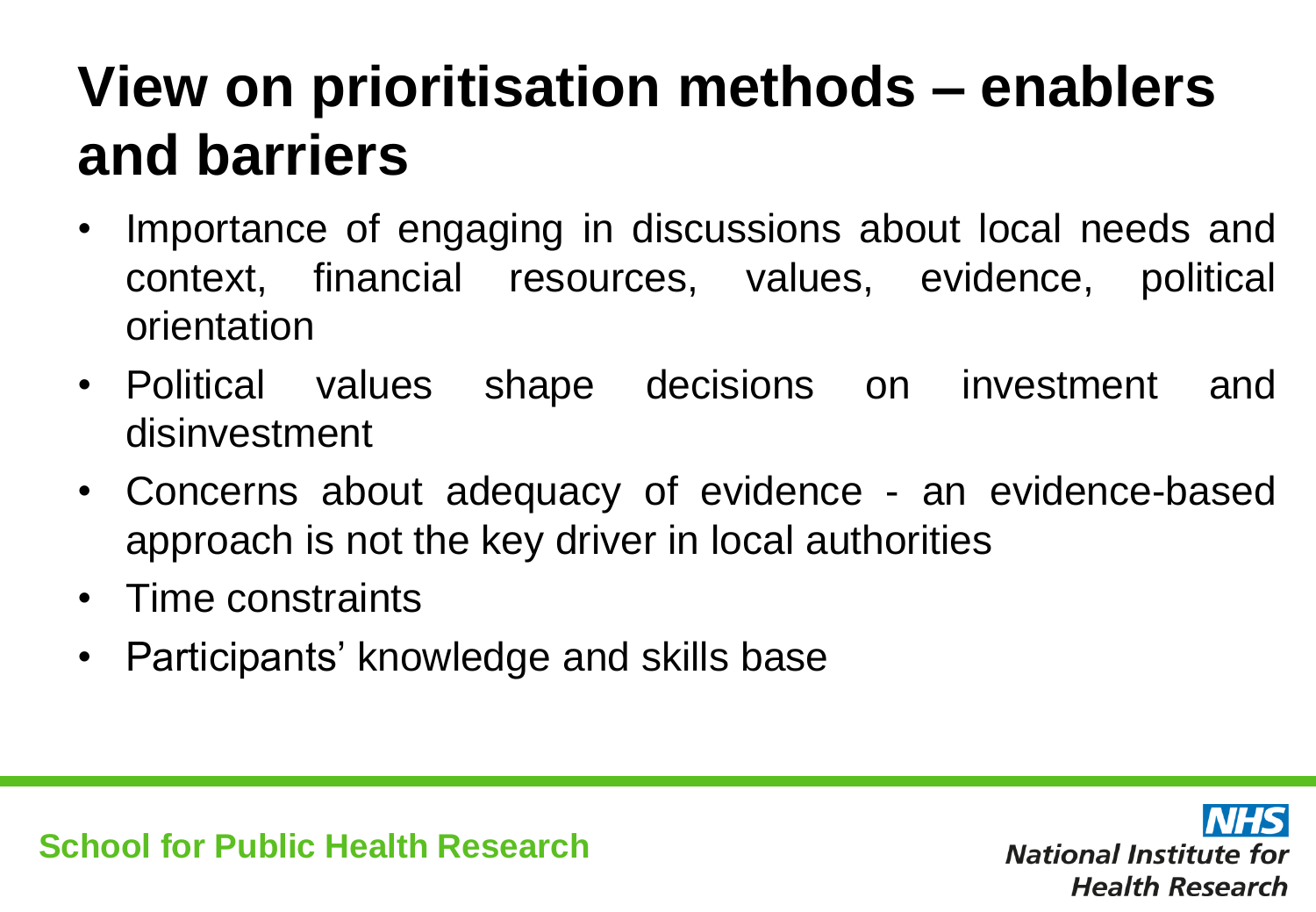#### **How was evidence understood?**

• Definitional tensions about what represents evidence and its role in making decisions

*The council is making the judgements based on belief I suspect rather than evidence* (Director of Business Planning and Partnership, CCG)

**School for Public Health Research**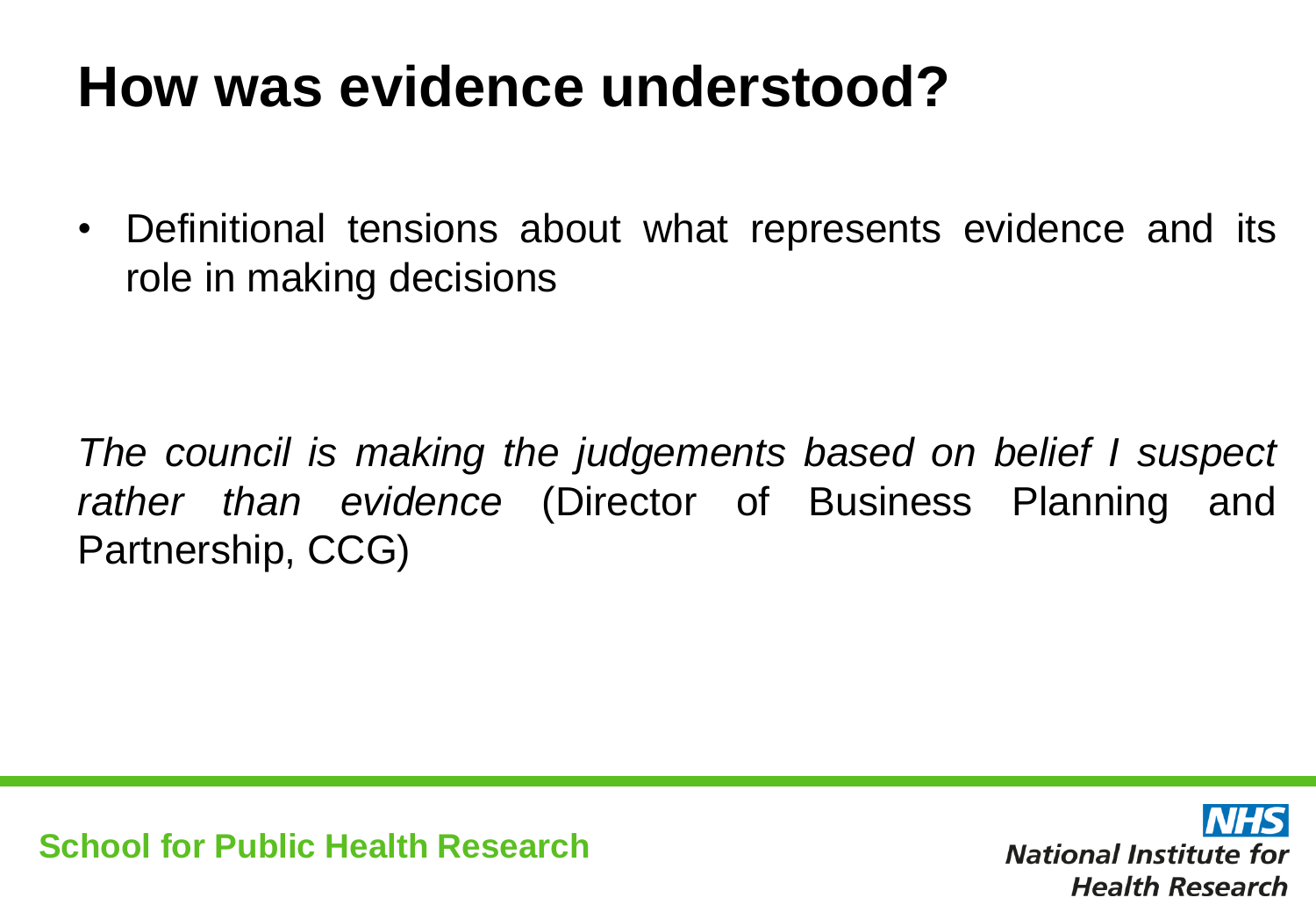#### **How was evidence understood?**

*I think there's a big debate about evidence-based activity that public health are very pure about almost. We would tend to take a more bottom-up approach and say well the evidence is there in the communities, this is what people are telling us all the time, you know. We had a discussion about smoking and drugs, and it was pointed out that lots more people die of smoking related conditions than they do of drugs related conditions, alcohol and drug related conditions, but nobody complains to me about the next door neighbour smoking. But they will complain about the drug dealers on the corner and the alcohol, noise and abuse and all that stuff, which has a big effect on people's lives. It ripples out on the community. But they've got a point, but we've got a point as well* (Elected member for Healthcare and Independent Living)

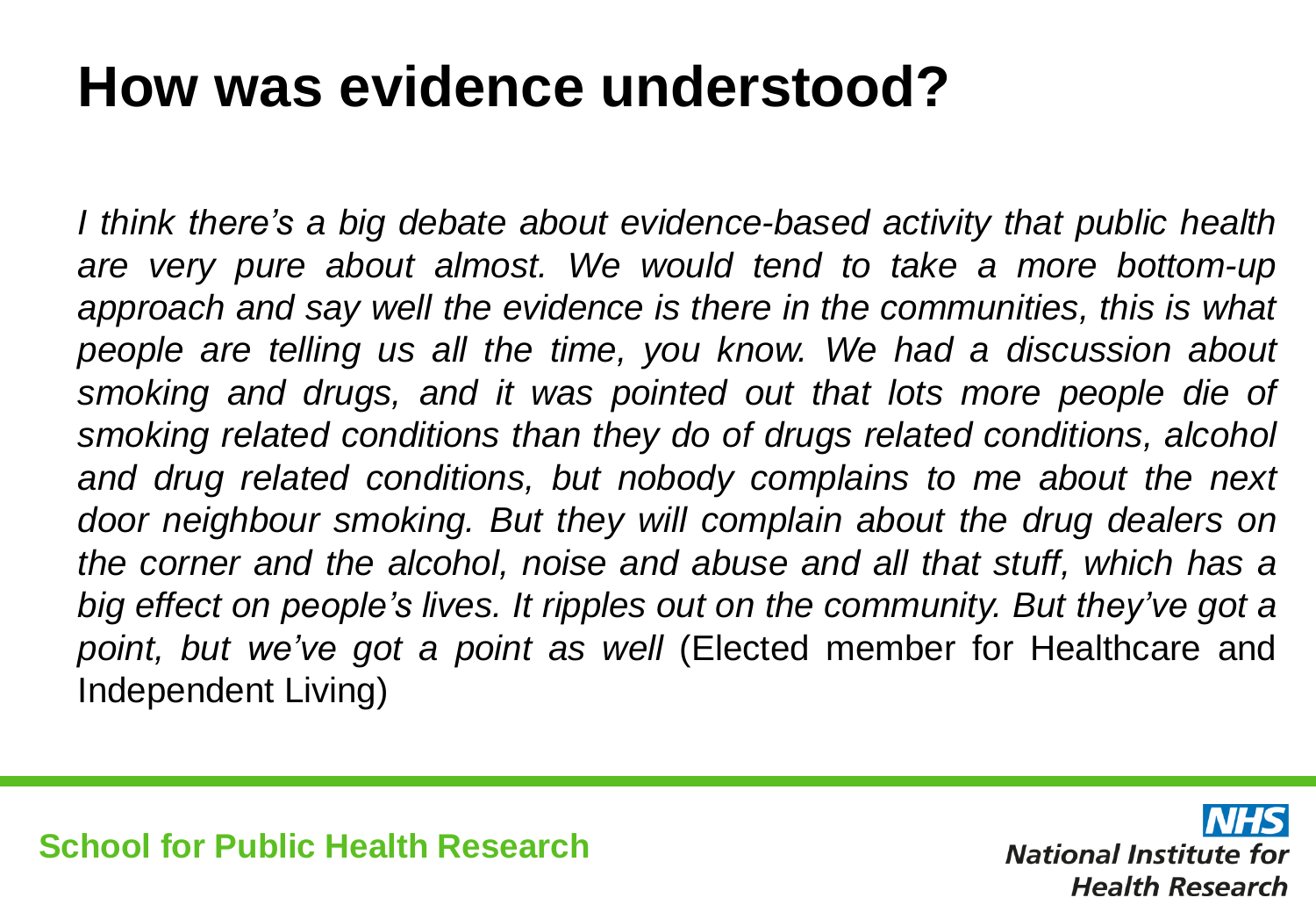#### **How was evidence understood?**

*One of the big differences is the health culture is very much evidence-led decision making, whereas our culture is much more about hunch driven decision making. And we do too much nonevidence based decision making, and I think sometimes [public health professionals] are over-reliant upon the evidence* (Chief Executive of the Council)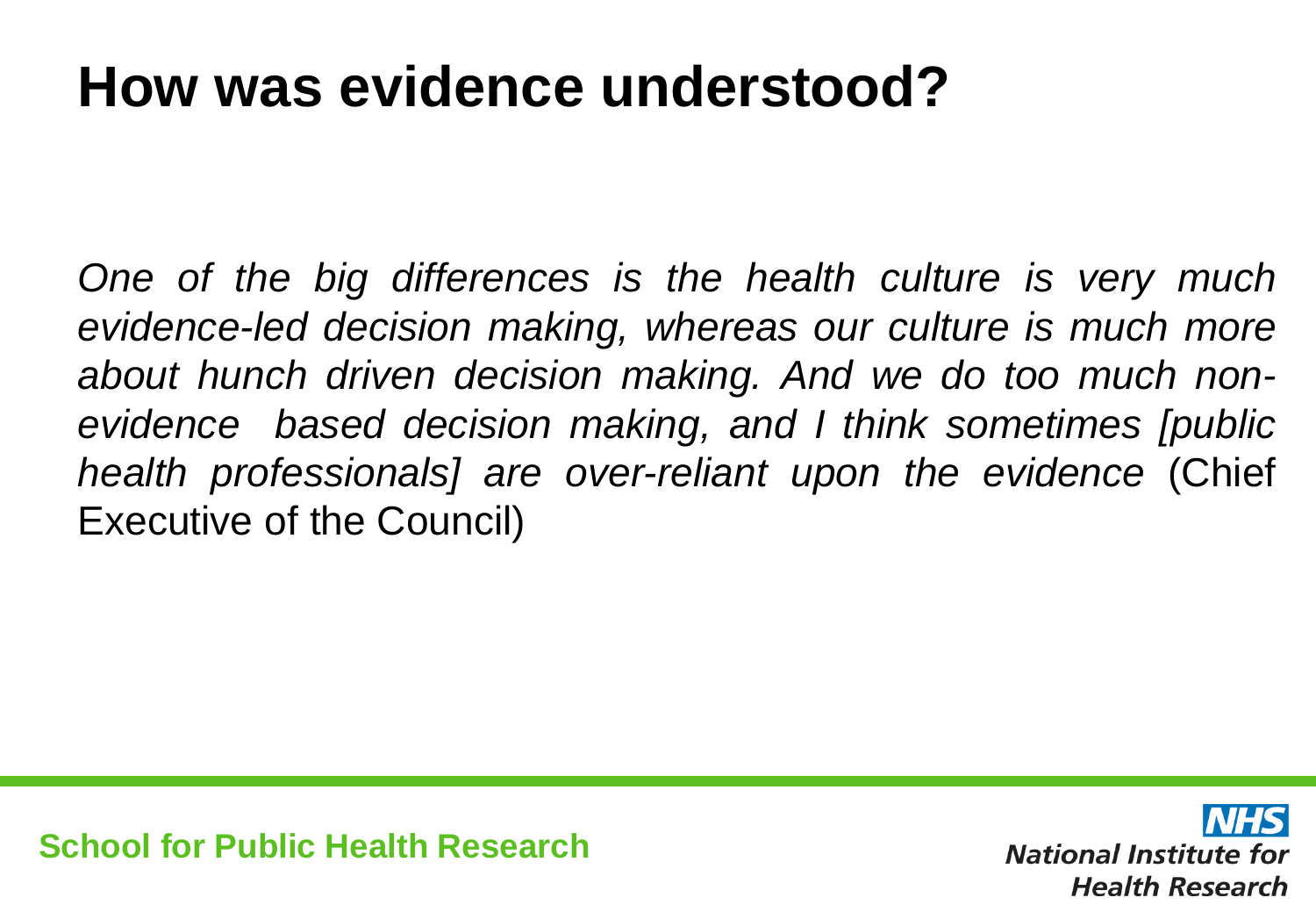## **Learning points**

- At the time of fieldwork, the study sites did not appear to have 'shifted the gravity of spending'. No significant changes were reported
- DPHs need to negotiate their aspirations for public health by taking into account the working practices of officers and political leaders within local authorities
- Organisational contexts in which prioritisation occur shape decisionmaking processes

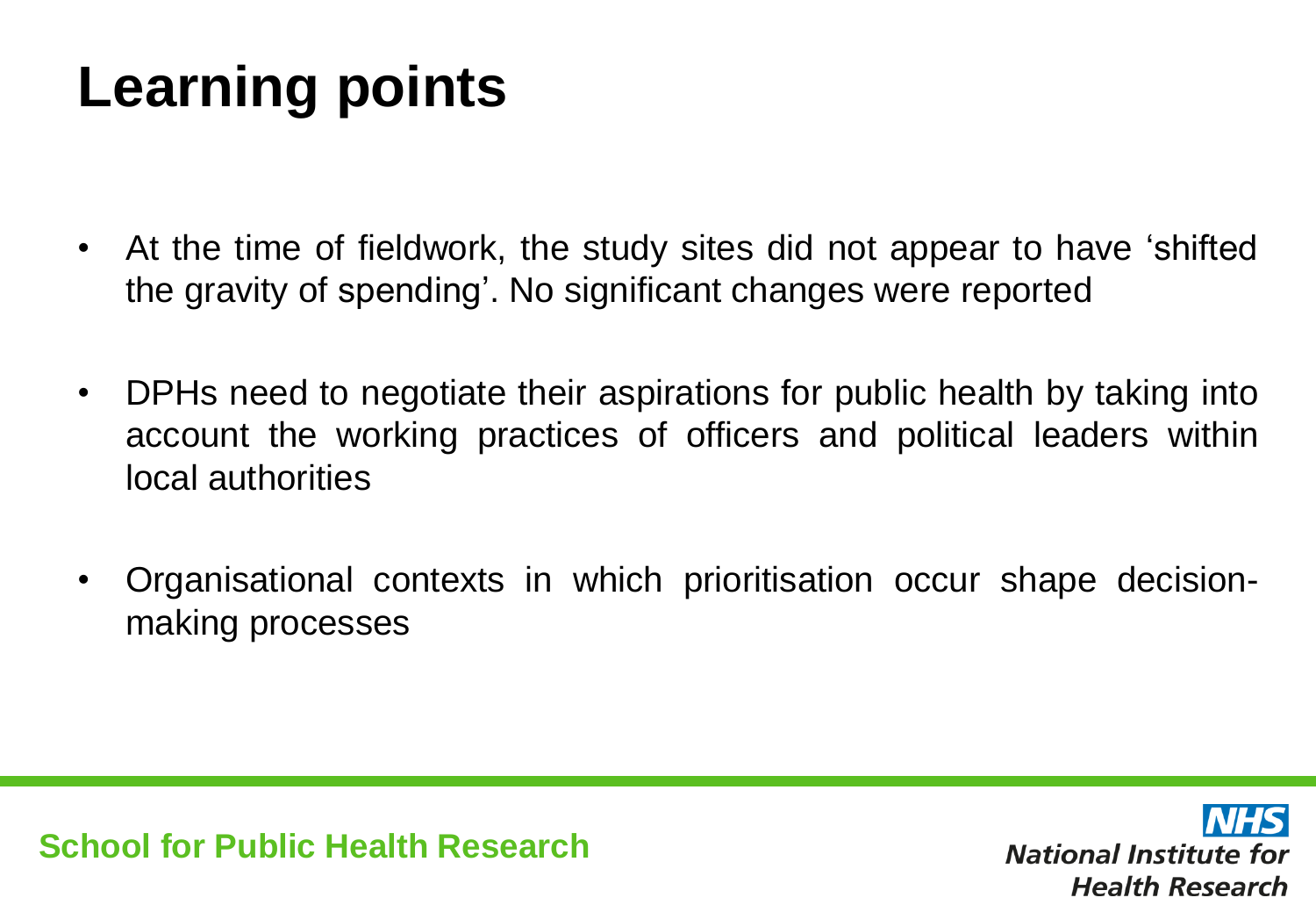## **Learning points**

- Importance of formal and informal relationships in decision-making processes and negotiations
- Different sources of evidence should be seen as mutually enriching and not mutually exclusive
- Importance of achieving a shared understanding of public health through meaningful engagement of all relevant local stakeholders

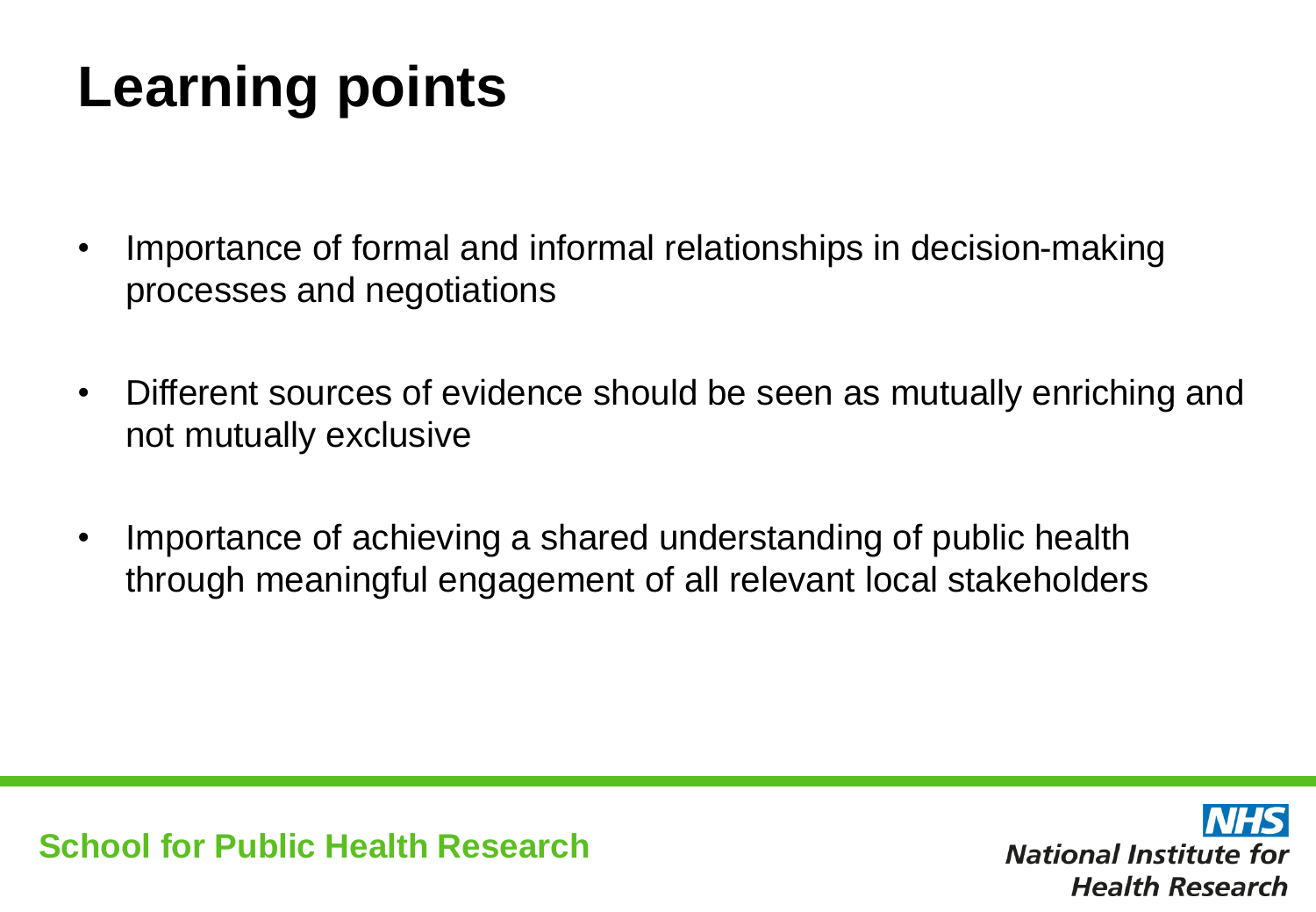## *Many thanks for your participation!*

**School for Public Health Research**